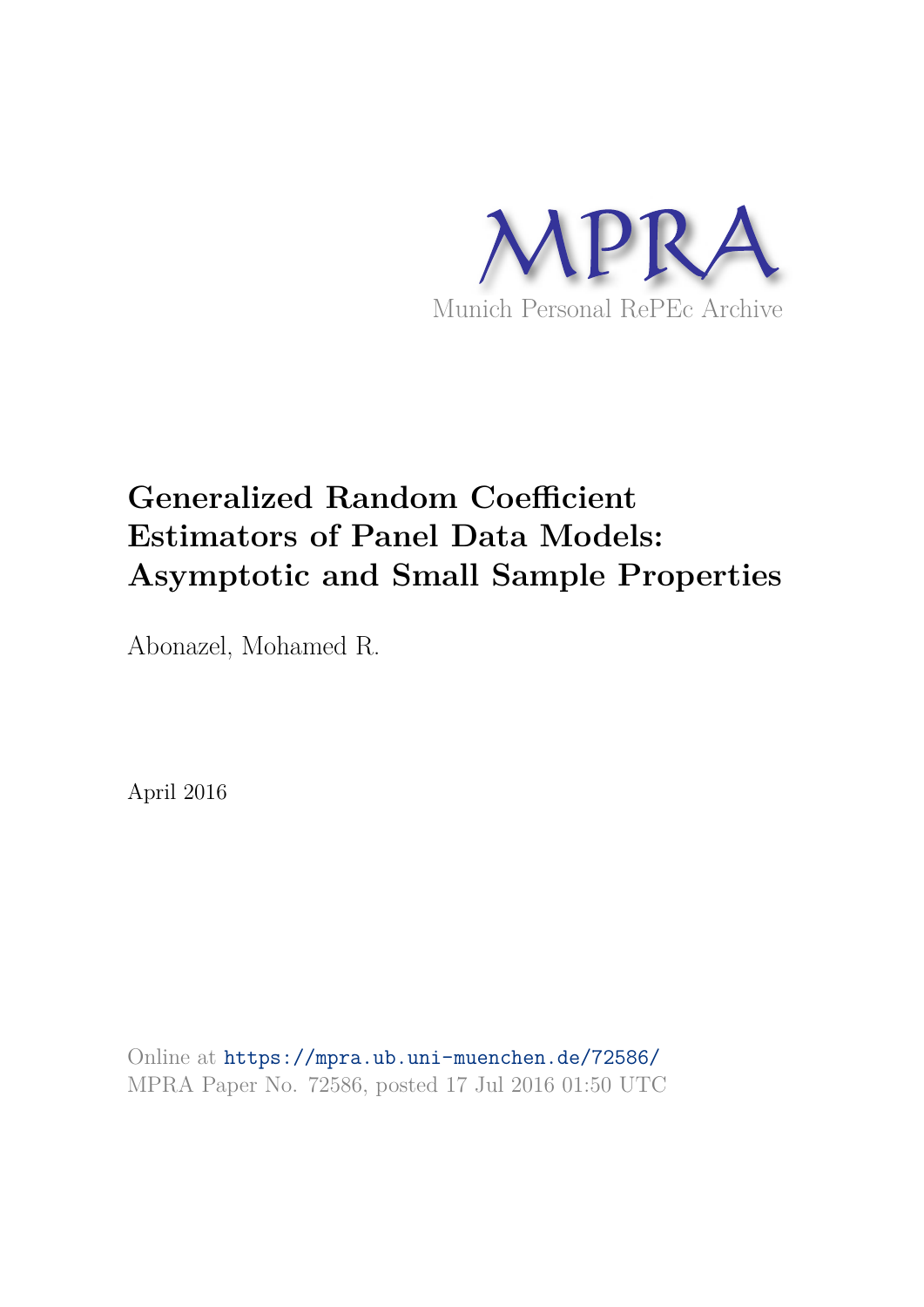# **Generalized Random Coefficient Estimators of Panel Data Models: Asymptotic and Small Sample Properties**

# **Mohamed Reda Abonazel**

Department of Applied Statistics and Econometrics Institute of Statistical Studies and Research, Cairo University, Egypt [mabonazel@hotmail.com;](mailto:mabonazel@hotmail.com) [mabonazel@cu.edu.eg](mailto:mabonazel@cu.edu.eg)

April 2016

# **ABSTRACT**

*This paper provides a generalized model for the random-coefficients panel data model where the errors are cross-sectional heteroskedastic and contemporaneously correlated as well as with the first-order autocorrelation of the time series errors. Of course, the conventional estimators, which used in standard random-coefficients panel data model, are not suitable for the generalized model. Therefore, the suitable estimator for this model and other alternative estimators have been provided and examined in this paper. Moreover, the efficiency comparisons for these estimators have been carried out in small samples and also we examine the asymptotic distributions of them. The Monte Carlo simulation study indicates that the new estimators are more reliable (more efficient) than the conventional estimators in small samples.* 

**Keywords** Classical pooling estimation; Contemporaneous covariance; First-order autocorrelation; Heteroskedasticity; Mean group estimation; Monte Carlo simulation; Random coefficient regression.

# **1. Introduction**

 $\overline{a}$ 

Statistical methods can be characterized according to the type of data to which they are applied. The field of survey statistics usually deals with cross-sectional data describing each of many different individuals or units at a single point in time. Econometrics commonly uses time series data describing a single entity, usually an economy or market. The econometrics literature reveals another type of data called "panel data", which refers to the pooling of observations on a cross-section of households, countries, and firms over several time periods. Pooling this data achieves a deep analysis of the data and gives a richer source of variation which allows for more efficient estimation of the parameters. With additional, more informative data, we can get more reliable estimates and test more sophisticated behavioral models with less restrictive assumptions. Another advantage of panel data sets is their ability to control for individual heterogeneity.<sup>1</sup>

 $1$  For more information about the benefits of using pooled cross-sectional and time series data analysis, see Dielman (1983, 1989).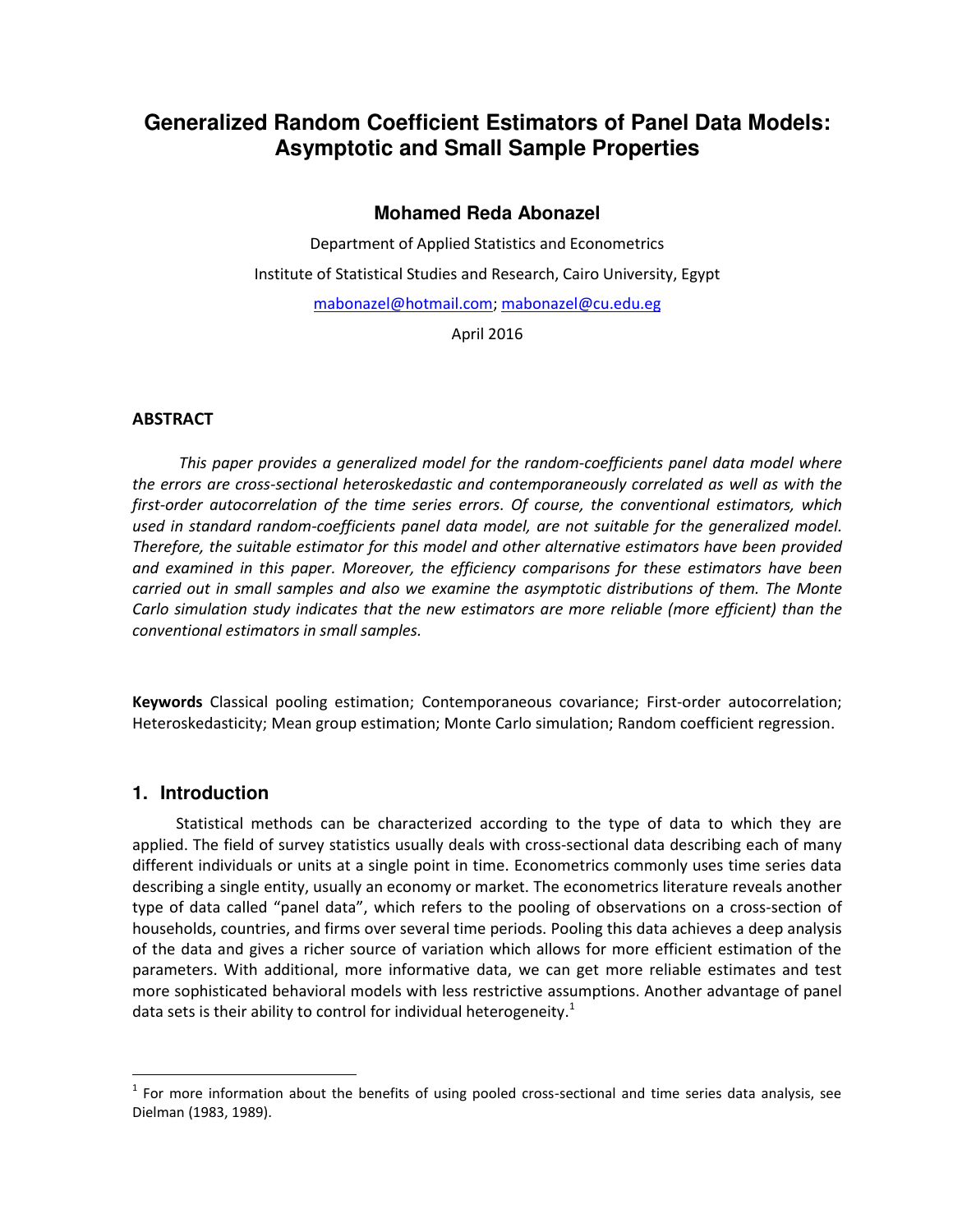Panel data sets are also more effective in identifying and estimating effects that are simply not detectable in pure cross-sectional or pure time series data. In particular, panel data sets are more effective in studying complex issues of dynamic behavior. For example, in a cross-sectional data set, we can estimate the rate of unemployment at a particular point in time. Repeated cross sections can show how this proportion changes over time. Only panel data sets can estimate what proportion of those who are unemployed in one period remain unemployed in another period. Some of the benefits and limitations of using panel data sets are listed in Baltagi (2013) and Hsiao (2014).

In pooled cross-sectional and time series data (panel data) models, the pooled least squares (classical pooling) estimator is the best linear unbiased estimator (BLUE) under the classical assumptions as in the general linear regression model. $<sup>2</sup>$  An important assumption for panel data</sup> models is that the individuals in our database are drawn from a population with a common regression coefficient vector. In other words, the coefficients of a panel data model must be fixed. In fact, this assumption is not satisfied in most economic models, see, e.g., Livingston *et al.* (2010) and Alcacer *et al.* (2013). In this paper, the panel data models are studied when this assumption is relaxed. In this case, the model is called "random-coefficients panel data (RCPD) model". The RCPD model has been examined by Swamy in several publications (Swamy 1970, 1973, and 1974), Rao (1982), Dielman (1992a, b), Beck and Katz (2007), Youssef and Abonazel (2009), and Mousa *et al.* (2011). Some statistical and econometric publications refer to this model as Swamy's model or as the random coefficient regression (RCR) model, see, e.g., Poi (2003), Abonazel (2009), and Elhorst (2014, ch.3). In RCR model, Swamy assumes that the individuals in our panel data are drawn from a population with a common regression parameter, which is a fixed component, and a random component, that will allow the coefficients to differ from unit to unit. This model has been developed by many researchers, see, e.g., Beran and Millar (1994), Chelliah (1998), Anh and Chelliah (1999), Murtazashvili and Wooldridge (2008), Cheng *et al.* (2013), Fu and Fu (2015),Horváth and Trapani (2016), and Elster and Wübbeler (2016).

Depending on the type of assumption about the coefficient variation, Dziechciarz (1989) and Hsiao and Pesaran (2008) classified the random-coefficients models into two categories: stationary and non-stationary random-coefficients models. Stationary random-coefficients models regard the coefficients as having constant means and variance-covariances, like Swamy's (1970) model. On the other hand, the coefficients in non-stationary random-coefficients models do not have a constant mean and/or variance and can vary systematically; these models are relevant mainly for modeling the systematic structural variation in time, like the Cooley-Prescott (1973) model.<sup>3</sup>

In general, the random-coefficients models have been applied in different fields and they constitute a unifying setup for many statistical problems. Moreover, several applications of Swamy's model have appeared in the literature of finance and economics.<sup>4</sup> Boot and Frankfurter (1972) used the RCR model to examine the optimal mix of short and long-term debt for firms. Feige and Swamy (1974) applied this model to estimate demand equations for liquid assets, while Boness and Frankfurter (1977) used it to examine the concept of risk-classes in finance. Recently, Westerlund and Narayan (2015) used the random-coefficients approach to predict the stock returns at the New York Stock Exchange. Swamy *et al.* (2015) applied a random-coefficient framework to deal with two

l.

 $^2$  These assumptions are discussed in Dielman (1983, 1989). In the next section in this paper, we will discuss different types of classical pooling estimators under different assumptions.

 $3$  Cooley and Prescott (1973) suggested a model where coefficients vary from one time period to another on the basis of a non-stationary process. Similar models have been considered by Sant (1977) and Rausser *et al.* (1982). 4 The RCR model has been applied also in different sciences fields, see, e.g., Bodhlyera *et al*. (2014).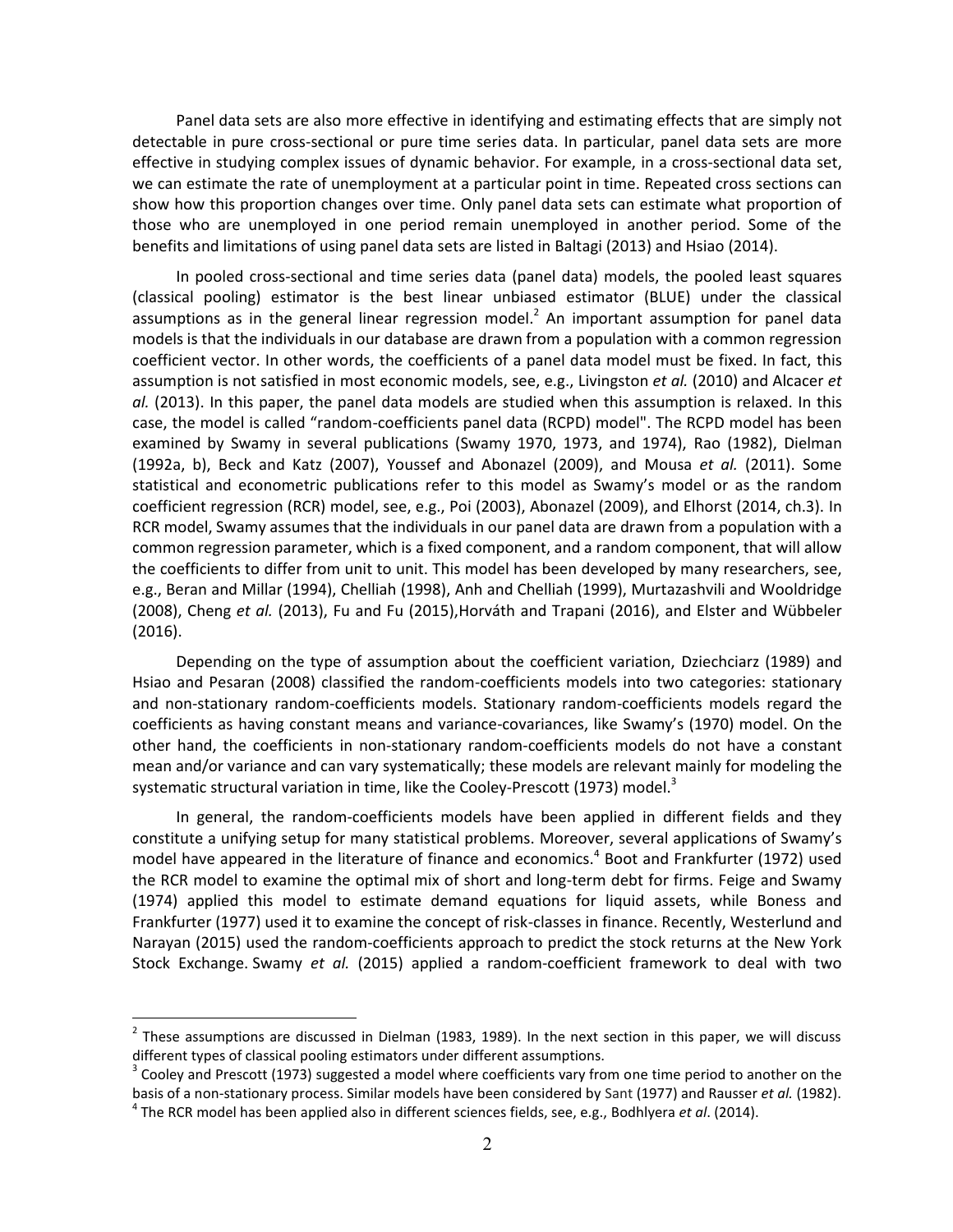problems frequently encountered in applied work; these problems are correcting for misspecifications in a small area level model and resolving Simpson's paradox.

 The main objective of this paper is to provide the researchers with general and efficient estimators for the stationary RCPD modes. To achieve this objective, we examine the conventional estimators of stationary RCPD models in small and moderate samples; we also propose alternative consistent estimators of these models under an assumption that the errors are cross-sectional heteroskedastic and contemporaneously correlated as well as with the first-order autocorrelation of the time series errors.

This paper is organized as follows. Section 2 presents the classical pooling estimations for panel data models when the coefficients are fixed. Section 3 provides generalized least squares (GLS) estimators for the different random-coefficients models. In section 4, we discuss the alternative estimators for these models, while section 5 examines the efficiency of these estimators. The Monte Carlo comparisons between various estimators have been carried out in section 6. Finally, section 7 offers the concluding remarks.

#### **2. Fixed-Coefficients Models and the Pooled Estimations**

Let there be observations for N cross-sectional units over  $T$  time periods. Suppose the variable y for the *i*th unit at time t is specified as a linear function of K strictly exogenous variables,  $x_{kit}$ , in the following form:

$$
y_{it} = \sum_{k=1}^{K} \gamma_{ki} x_{kit} + u_{it} = x_{it} \gamma_i + u_{it}, \quad i = 1, 2, ..., N; t = 1, 2, ..., T,
$$
 (1)

where  $u_{it}$  denotes the random error term,  $x_{it}$  is a  $1 \times K$  vector of exogenous variables, and  $\gamma_i$  is the  $K \times 1$  vector of coefficients. Stacking equatio[n \(1\)](#page-3-0) over time, we obtain:

<span id="page-3-1"></span><span id="page-3-0"></span>
$$
y_i = X_i \gamma_i + u_i, \tag{2}
$$

where  $y_i = (y_{i1}, ..., y_{iT})', X_i = (x'_{i1}, ..., x'_{iT})', \gamma_i = (\gamma_{i1}, ..., \gamma_{iK})'$ , and  $u_i = (u_{i1}, ..., u_{iT})'$ .

When the performance of one individual from the database is of interest, separate equation regressions can be estimated for each individual unit. If each relationship is written as in equation [\(2\),](#page-3-1) the ordinary least squares (OLS) estimator of  $\gamma_i$ , is given by:

<span id="page-3-2"></span>
$$
\hat{\gamma}_i = (X_i' X_i)^{-1} X_i' y_i. \tag{3}
$$

In order for  $\hat{\gamma}_i$  to be a BLUE of  $\gamma_i$ , the following assumptions must hold:

**Assumption** 1: The errors have zero mean, i.e.,  $E(u_i) = 0$  for every  $i = 1, 2, ..., N$ .

**Assumption** 2: The errors have a constant variance for each individual:

 $\overline{a}$ 

$$
E(u_iu'_j) = \begin{cases} \sigma_{ii}I_T & \text{if } i = j \\ 0 & \text{if } i \neq j \end{cases} i, j = 1,2,...,N.
$$

**Assumption** 3: The exogenous variables are non-stochastic and the  $rank(X'_iX_i) = K$  for every  $i = 1, 2, ..., N$ , where  $K < T$ .

**Assumption** 4: The exogenous variables and the errors are independent, i.e.,  $E(u_iX_i) = 0 \forall i$ , j.

These conditions are sufficient but not necessary for the optimality of the OLS estimator.<sup>5</sup> When OLS is not optimal, estimation can still proceed equation by equation in many cases. For

<sup>&</sup>lt;sup>5</sup> For more information about the optimality of the OLS estimators, see, e.g., Rao and Mitra (1971, ch. 8) and Srivastava and Giles (1987, pp. 17-21).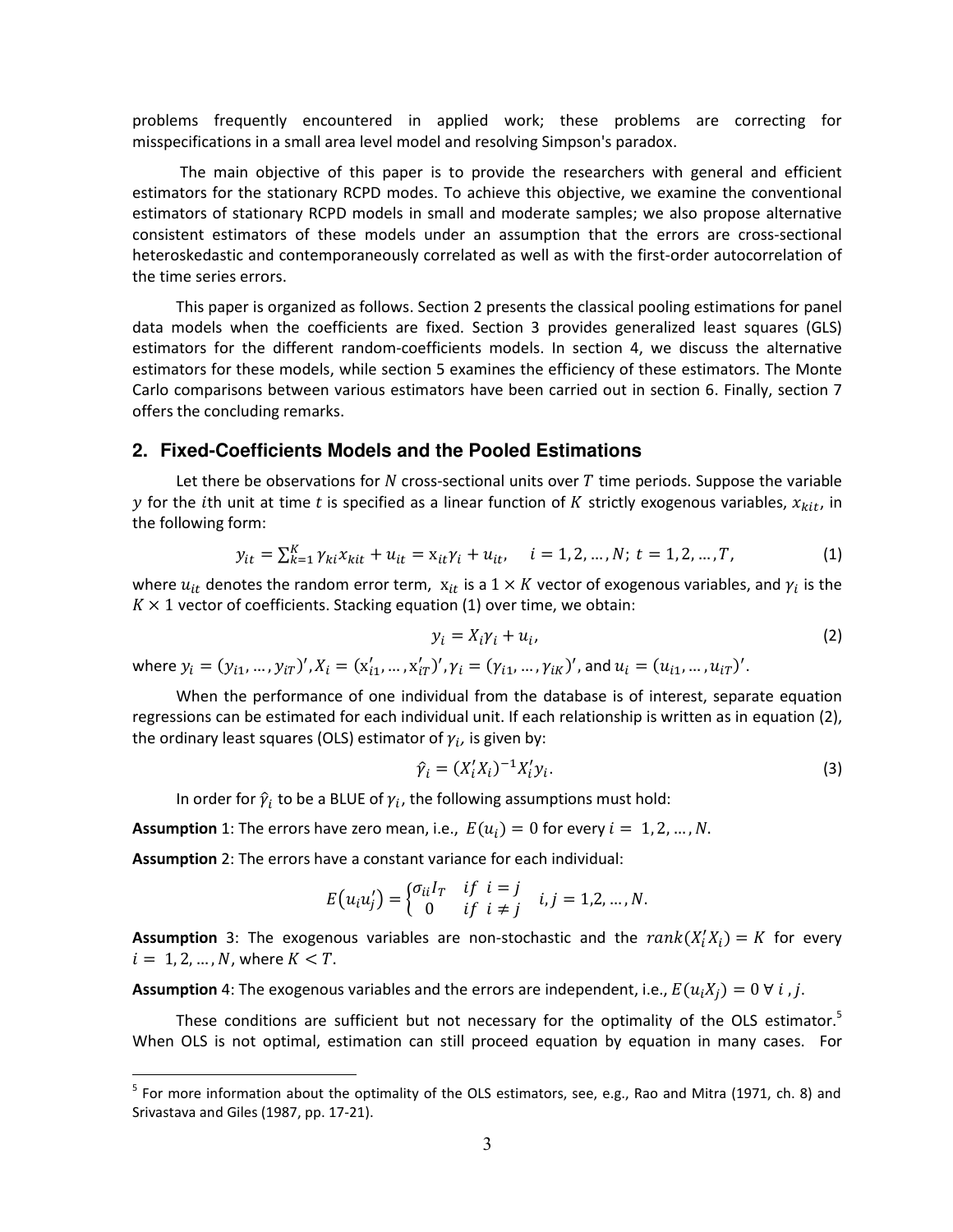example, if variance of  $u_i$  is not constant, the errors are either serially correlated and/or heteroskedastic, and the GLS method will provide relatively more efficient estimates than OLS, even if GLS was applied to each equation separately as in OLS.

If the covariances between  $u_i$  and  $u_j$  (for every  $i, j = 1, 2, ..., N$ ) do not equal to zero, then contemporaneous correlation is present, and we have what Zellner (1962) termed as seemingly unrelated regression (SUR) equations, where the equations are related through cross-equation correlation of errors. If the  $X_i$   $(i = 1, 2, ..., N)$  matrices do not span the same column space<sup>6</sup> and contemporaneous correlation exists, a relatively more efficient estimator of  $\gamma_i$  than equation by equation OLS is the GLS estimator applied to the entire equation system as shown in Zellner (1962).

With either separate equation estimation or the SUR methodology, we obtain parameter estimates for each individual unit in the database. Now suppose it is necessary to summarize individual relationships and to draw inferences about certain population parameters. Alternatively, the process may be viewed as building a single model to describe the entire group of individuals rather than building a separate model for each. Again, assume that assumptions 1-4 are satisfied and add the following assumption:

**Assumption** 5: The individuals in our database are drawn from a population with a common regression parameter vector  $\bar{\gamma}$ , i.e.,  $\gamma_1 = \gamma_2 = \cdots = \gamma_N = \bar{\gamma}$ .

Under assumption 5, the observations for each individual can be pooled, and a single regression performed to obtain an efficient estimator of  $\bar{y}$ . The equation system is now written as:

<span id="page-4-0"></span>
$$
Y = X\bar{\gamma} + u,\tag{4}
$$

where  $Y = (y'_1, ..., y'_N)'$ ,  $X = (X'_1, ..., X'_N)'$ ,  $u = (u'_1, ..., u'_N)'$ , and  $\bar{y} = (\bar{y}_1, ..., \bar{y}_K)'$  is a vector of fixed coefficients which to be estimated. Here we will differentiate between three cases based on the variance-covariance structure of  $u$ . In the first case, the errors have the same variance for each individual as given in the following assumption:

**Assumption** 6: 
$$
E(u_i u'_j) = \begin{cases} \sigma_u^2 I_T & \text{if } i = j \\ 0 & \text{if } i \neq j \end{cases}
$$
 i,  $j = 1, 2, ..., N$ .

The efficient and unbiased estimator of  $\bar{y}$  under assumptions 1 and 3-6 is:

$$
\hat{\gamma}_{CP1} = (X'X)^{-1}X'Y.
$$
\n(5)

This estimator has been termed the classical pooling (CP) estimator. In the second case, the errors have different variances for each individual, as given in assumption 2, in this case, the efficient and unbiased CP estimator of  $\bar{y}$  under assumptions 1-5 is:

$$
\hat{\overline{\gamma}}_{CP2} = [X'(\Sigma_H \otimes I_T)^{-1}X]^{-1}[X'(\Sigma_H \otimes I_T)^{-1}Y],
$$
\n(6)

where  $\Sigma_H = diag\{\sigma_{ii}\}\$ ; for  $i = 1, 2, ..., N$ . The third case, if the errors have different variances for each individual and contemporaneously correlated as in the SUR model:

**Assumption** 7: 
$$
E(u_i u'_j) = \begin{cases} \sigma_{ii} I_T & \text{if } i = j \\ \sigma_{ij} I_T & \text{if } i \neq j \end{cases}
$$
 i,  $j = 1, 2, ..., N$ .

l.

Under assumptions 1, 3, 4, 5, and 7, the efficient and unbiased CP estimator of  $\bar{y}$  is

 $^6$  In case of  $X_i$  involves exactly the same elements and/or no cross-equation correlation of the errors, then no gain in efficiency is achieved by using Zellner's SUR estimator and OLS can be applied equation by equation. Dwivedi and Srivastava (1978) showed further that whenever  $X_i$  spans the same column space, OLS can be applied equation by equation without a loss in efficiency.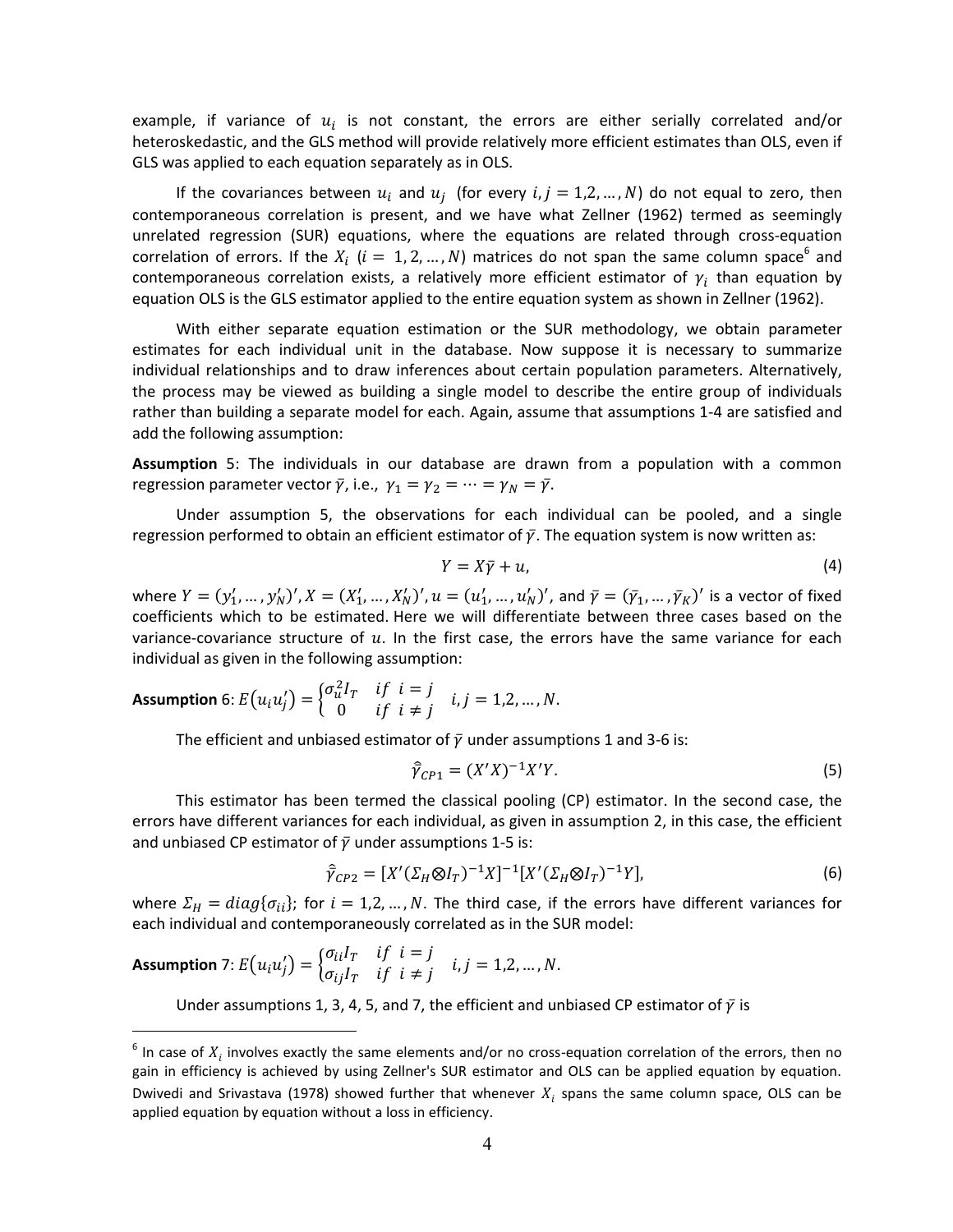$$
\hat{\bar{\gamma}}_{CP3} = [X'(\Sigma_{HC} \otimes I_T)^{-1}X]^{-1}[X'(\Sigma_{HC} \otimes I_T)^{-1}Y],
$$
\n(7)

where

$$
\Sigma_{HC} = \begin{pmatrix}\n\sigma_{11} & \sigma_{12} & \cdots & \sigma_{1N} \\
\sigma_{21} & \sigma_{22} & \cdots & \sigma_{2N} \\
\vdots & \vdots & \ddots & \vdots \\
\sigma_{N1} & \sigma_{N2} & \cdots & \sigma_{NN}\n\end{pmatrix}.
$$

To make the above estimators ( $\hat{\bar{\gamma}}_{\text{CP2}}$  and  $\hat{\bar{\gamma}}_{\text{CP3}}$ ) feasible, the  $\sigma_{\text{ij}}$  can be replaced with the following unbiased and consistent estimator:

$$
\hat{\sigma}_{ij} = \frac{\hat{u}_i' \hat{u}_j}{T - K}; \quad \forall \ i, j = 1, 2, \dots, N,
$$
\n(8)

where  $\hat{u}_i$  is the residuals vector obtained from applying OLS to equation number  $i$ :

<span id="page-5-1"></span>
$$
\hat{u}_i = y_i - X_i \hat{\gamma}_i, \tag{9}
$$

where  $\hat{\gamma}_i$  is defined in [\(3\).](#page-3-2)<sup>7</sup>

#### **3. Random-Coefficients Models**

 In this section, we review the standard random-coefficients model, proposed by Swamy (1970). Moreover, we present the random-coefficients model in the general case; when the errors are cross-sectional heteroskedastic and contemporaneously correlated as well as with the first-order autocorrelation of the time series errors.

#### *3.1. Swamy's (RCR) Model*

Suppose that each regression coefficient in equation [\(2\)](#page-3-1) is now viewed as a random variable; that is the coefficients,  $\gamma_i$ , are viewed as invariant over time, but varying from one unit to another:

**Assumption** 8: According to the stationary random coefficient approach, we assume that the coefficient vector  $\gamma_i$  is specified as:<sup>8</sup>

$$
\gamma_i = \bar{\gamma} + \mu_i, \tag{10}
$$

where  $\bar{y}$  is a  $K \times 1$  vector of constants, and  $\mu_i$  is a  $K \times 1$  vector of stationary random variables with zero means and constant variance-covariances:

$$
E(\mu_i) = 0
$$
, and  $E(\mu_i \mu'_j) = \begin{cases} \frac{\Psi}{\Psi} & \text{if } i = j \\ 0 & \text{if } i \neq j \end{cases}$  *i*, *j* = 1, 2, ..., *N*,

where  $\Psi = diag{\psi_k^2};$  for  $k = 1, 2, ..., K$ , where  $K < N$ . Also, we assume that  $E(\mu_i x_{jt}) = 0$  and  $E(\mu_i u_{it}) = 0 \,\forall \, i$  and j.

Under the assumption 8, the model in equatio[n \(2\)](#page-3-1) can be rewritten as:

<span id="page-5-0"></span>
$$
Y = X\overline{y} + e; \qquad e = D\mu + u,\tag{11}
$$

where Y, X, u, and  $\bar{y}$  are defined i[n \(4\),](#page-4-0) while  $\mu = (\mu'_1, ..., \mu'_N)'$ , and  $D = diag\{X_i\}$ ; for  $i = 1, 2, ..., N$ .  $\overline{a}$ 

<sup>&</sup>lt;sup>7</sup> The  $\hat{\sigma}_{ij}$  in (8) is unbiased estimator, because we assume, in the first, that the number of exogenous variables of each equation is equal, i.e.,  $K_i = K$  for  $i = 1, 2, ..., N$ . However, in the general case,  $K_i \neq K_j$ , the unbiased estimator is  $\hat{u}'_i\hat{u}_j/[T-K_i-K_j+tr(P_{xx})]$ , where  $P_{xx}=X_i(X_i'X_i)^{-1}X_i'X_j(X_j'X_j)^{-1}X_j'$ . See Srivastava and Giles (1987, pp. 13-17) and Baltagi (2011, pp. 243-244).

 $^8$  This means that the individuals in our database are drowning from a population with a common regression parameter  $\bar{\gamma}$ , which is fixed component, and a random component  $\mu_i$ , which will allow the coefficients to differ from unit to unit.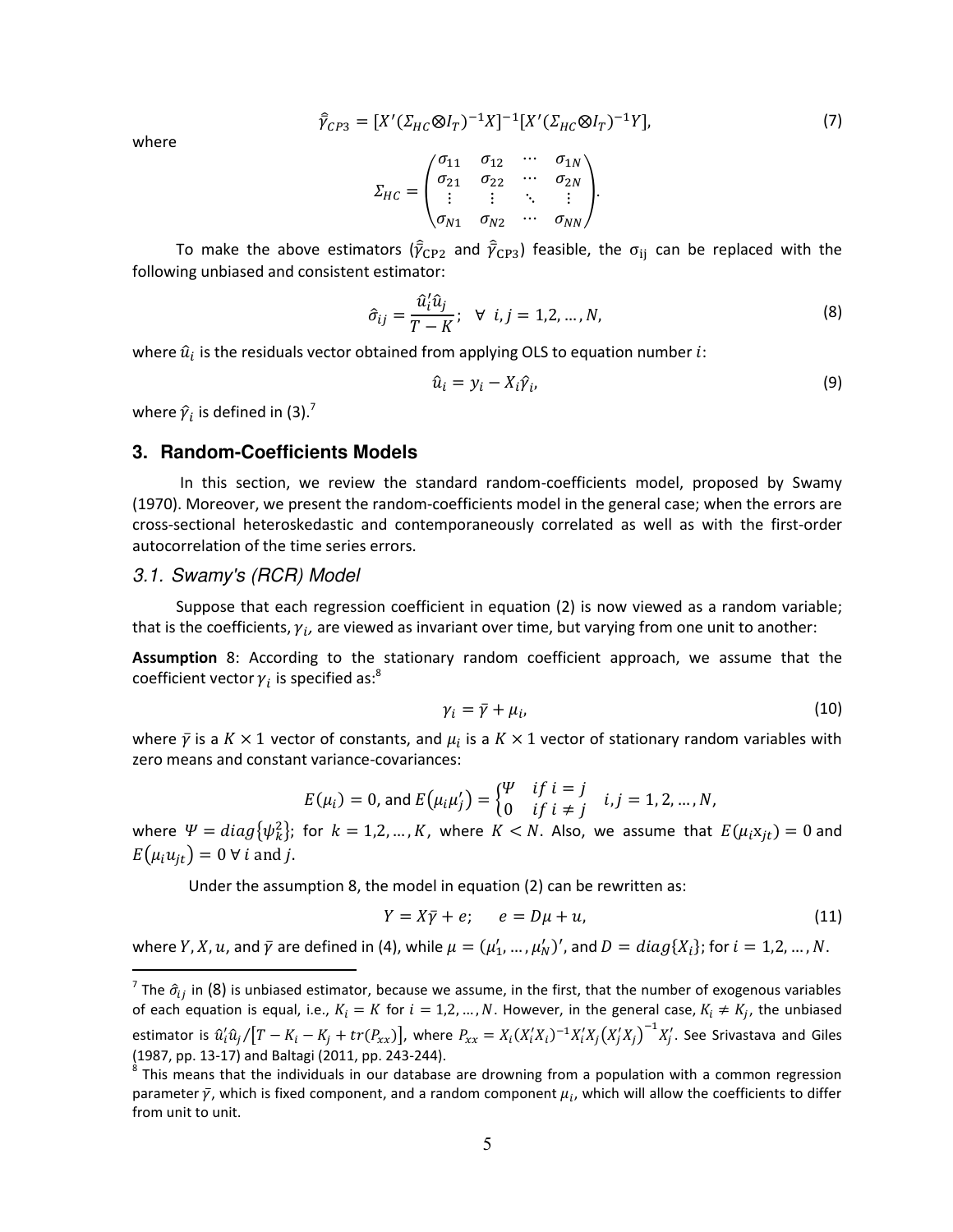The model in [\(11\),](#page-5-0) under assumptions 1-4 and 8, is called the "RCR model", which was examined by Swamy (1970, 1971, 1973, and 1974), Youssef and Abonazel (2009), and Mousa *et al.* (2011). We will refer to assumptions 1-4 and 8 as RCR assumptions. Under these assumptions, the BLUE of  $\bar{y}$  in equatio[n \(11\)](#page-5-0) is:

<span id="page-6-2"></span>
$$
\hat{\gamma}_{RCR} = (X'\Omega^{-1}X)^{-1}X'\Omega^{-1}Y,\tag{12}
$$

where  $\Omega$  is the variance-covariance matrix of e:

<span id="page-6-1"></span>
$$
\Omega = (\Sigma_H \otimes I_T) + D(I_N \otimes \Psi) D'. \tag{13}
$$

Swamy (1970) showed that the  $\widehat{\bar{\gamma}}_{RCR}$  estimator can be rewritten as:

$$
\hat{\gamma}_{RCR} = \left[\sum_{i=1}^{N} X_i'(X_i \Psi X_i' + \sigma_{ii} I_T)^{-1} X_i\right]^{-1} \sum_{i=1}^{N} X_i'(X_i \Psi X_i' + \sigma_{ii} I_T)^{-1} y_i = \sum_{i=1}^{N} W_i \hat{\gamma}_i,
$$
(14)

where  $\hat{\gamma}_i$  is defined in [\(3\),](#page-3-2) and

l.

$$
W_i = \left\{ \sum_{i=1}^N [\Psi + \sigma_{ii} (X_i' X_i)^{-1}]^{-1} \right\}^{-1} \left\{ \sum_{i=1}^N [\Psi + \sigma_{ii} (X_i' X_i)^{-1}]^{-1} \right\}.
$$
 (15)

It shows that the  $\hat{\bar{\gamma}}_{RCR}$  is a weighted average of the least squares estimator for each crosssectional unit,  $\hat{\gamma}_{i}$  and with the weights inversely proportional to their covariance matrices.<sup>9</sup> It also shows that the  $\widehat{\bar{\gamma}}_{RCR}$  requires only a matrix inversion of order  $K$ , and so it is not much more complicated to compute than the sample least squares estimator.

The variance-covariance matrix of  $\widehat{\bar{\gamma}}_{RCR}$  under RCR assumptions is:

$$
var(\hat{\bar{\gamma}}_{RCR}) = (X'\Omega^{-1}X)^{-1} = \left\{ \sum_{i=1}^{N} [\Psi + \sigma_{ii}(X'_iX_i)^{-1}]^{-1} \right\}^{-1}.
$$
 (16)

To make the  $\widehat{\bar\gamma}_{RCR}$  estimator feasible, Swamy (1971) suggested using the estimator in (8) as an unbiased and consistent estimator of  $\sigma_{ii}$ , and the following unbiased estimator for  $\Psi$ :

$$
\hat{\mathcal{V}} = \left[ \frac{1}{N-1} \left( \sum_{i=1}^{N} \hat{\gamma}_i \hat{\gamma}_i' - \frac{1}{N} \sum_{i=1}^{N} \hat{\gamma}_i \sum_{i=1}^{N} \hat{\gamma}_i' \right) \right] - \left[ \frac{1}{N} \sum_{i=1}^{N} \hat{\sigma}_{ii} (X_i' X_i)^{-1} \right].
$$
\n(17)

Swamy (1973, 1974) showed that the estimator  $\hat{\bar{\gamma}}_{RCR}$  is consistent as both  $N,T\to\infty$  and is asymptotically efficient as  $T \to \infty$ .<sup>10</sup>

It is worth noting that, just as in the error-components model, the estimator [\(17\)](#page-6-0) is not necessarily non-negative definite. Mousa *et al*. (2011) explained that it is possible to obtain negative estimates of Swamy's estimator in [\(17\)](#page-6-0) in case of small samples and if some/all coefficients are fixed. But in medium and large samples, the negative variance estimates does not appear even if all coefficients are fixed. To solve this problem, Swamy has suggested replacing [\(17\)](#page-6-0) by:<sup>11</sup>

<span id="page-6-0"></span>
$$
\widehat{V}^{+} = \frac{1}{N-1} \Big( \sum_{i=1}^{N} \widehat{\gamma}_{i} \widehat{\gamma}_{i}' - \frac{1}{N} \sum_{i=1}^{N} \widehat{\gamma}_{i} \sum_{i=1}^{N} \widehat{\gamma}_{i}' \Big), \tag{18}
$$

this estimator, although biased, is non-negative definite and consistent when  $T \to \infty$ . See Judge *et al*. (1985, p. 542).

<sup>&</sup>lt;sup>9</sup> The final equality in [\(14\)](#page-6-1) is obtained by using the fact that:  $(A + BCB')^{-1} = A^{-1} - A^{-1}BEB'A^{-1}$  $A^{-1}BE(E+C)^{-1}EB'A^{-1}$ , where  $E=(B'A^{-1}B)^{-1}$ . See Rao (1973, p. 33).

<sup>&</sup>lt;sup>10</sup> The statistical properties of  $\widehat{\bar{\gamma}}_{RCR}$  have been examined by Swamy (1971), of course, under RCR assumptions. <sup>11</sup>This suggestion was been used by Stata program, specifically in  $xtrchh$  and  $xtrchh2$  Stata's commands. See Poi (2003).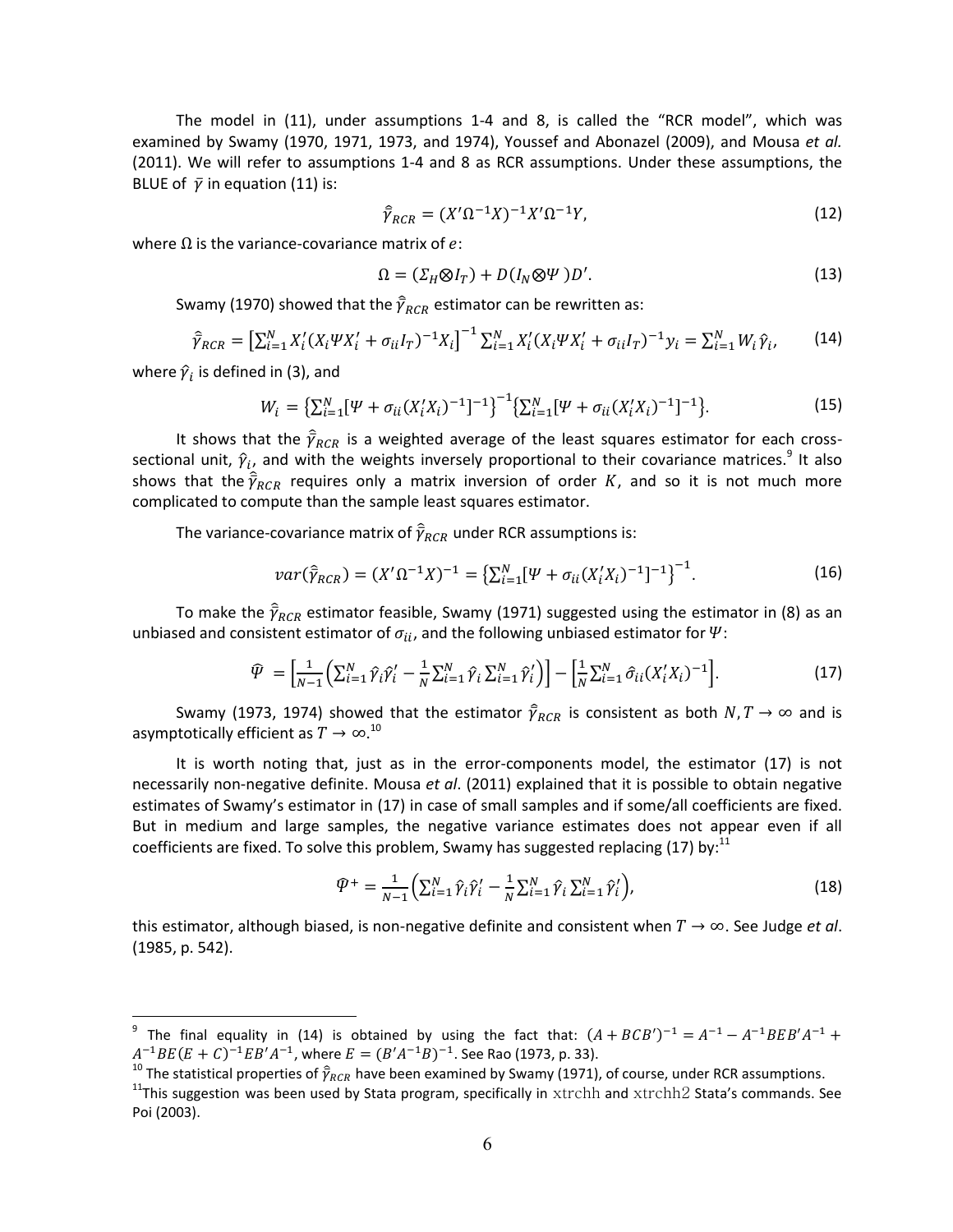It is worth mentioning here that if both  $u_{it}$  and  $\mu_i$  are normally distributed, the GLS estimator of  $\bar{y}$  is the maximum likelihood estimator of  $\bar{y}$  conditional on  $\Psi$  and  $\sigma_{ii}$ . Without knowledge of  $\Psi$  and  $\sigma_{ii}$ , we can estimate  $\bar{y}$ ,  $\bar{\Psi}$  and  $\sigma_{ii}$  ( $i = 1, 2, ..., N$ ) simultaneously by the maximum likelihood method. However, computationally it can be tedious. A natural alternative is to first estimate  $\Omega$ , then substitute the estimated  $\Omega$  int[o \(12\).](#page-6-2) See Hsiao and Pesaran (2008).

#### *3.2. Generalized RCR Model*

To generalize RCR model so that it would be more suitable for most economic models, we assume that the errors are cross-sectional heteroskedastic and contemporaneously correlated, as in assumption 7, as well as with the first-order autocorrelation of the time series errors. Therefore, we add the following assumption to assumption 7:

**Assumption** 9:  $u_{it} = \rho_i u_{i,t-1} + \varepsilon_{it}$ ;  $|\rho_i| < 1$ , where  $\rho_i$  ( $i = 1, 2, ..., N$ ) are first-order autocorrelation coefficients and are fixed. Assume that:  $E(\varepsilon_{it}) = 0$ ,  $E(u_{i,t-1}\varepsilon_{it}) = 0$ ;  $\forall i$  and j, and

$$
E(\varepsilon_i \varepsilon'_j) = \begin{cases} \sigma_{\varepsilon_{ii}} I_T & \text{if } i = j \\ \sigma_{\varepsilon_{ij}} I_T & \text{if } i \neq j \end{cases} \quad i, j = 1, 2, \dots, N,
$$

it is assumed that in the initial time period the errors have the same properties as in subsequent periods. So, we assume that:  $E(u_{i0}^2)=\sigma_{\varepsilon_{ii}}/1-\rho_i^2$  and  $E(u_{i0}u_{j0})=\sigma_{\varepsilon_{ij}}/1-\rho_i\rho_j$   $\forall$  i and j.

We will refer to assumptions 1, 3, 4, and 7-9 as the general RCR assumptions. Under these assumptions, the BLUE of  $\bar{v}$  is:

where

<span id="page-7-1"></span>
$$
\hat{\gamma}_{GRCR} = (X'\Omega^{*-1}X)^{-1}X'\Omega^{*-1}Y,\tag{19}
$$

$$
\Omega^* = \begin{pmatrix} X_1 \Psi X_1' + \sigma_{\varepsilon_{11}} \omega_{11} & \sigma_{\varepsilon_{12}} \omega_{12} & \cdots & \sigma_{\varepsilon_{1N}} \omega_{1N} \\ \sigma_{\varepsilon_{21}} \omega_{21} & X_2 \Psi X_2' + \sigma_{\varepsilon_{22}} \omega_{22} & \cdots & \sigma_{\varepsilon_{2N}} \omega_{2N} \\ \vdots & \vdots & \ddots & \vdots \\ \sigma_{\varepsilon_{N1}} \omega_{N1} & \sigma_{\varepsilon_{N2}} \omega_{N2} & \cdots & X_N \Psi X_N' + \sigma_{\varepsilon_{NN}} \omega_{NN} \end{pmatrix},
$$
(20)

with

$$
\omega_{ij} = \frac{1}{1 - \rho_i \rho_j} \begin{pmatrix} 1 & \rho_i & \rho_i^2 & \cdots & \rho_i^{T-1} \\ \rho_j & 1 & \rho_i & \cdots & \rho_i^{T-2} \\ \vdots & \vdots & \vdots & \ddots & \vdots \\ \rho_j^{T-1} & \rho_j^{T-2} & \rho_j^{T-3} & \cdots & 1 \end{pmatrix} .
$$
 (21)

Since the elements of  $\Omega^*$  are usually unknowns, we develop a feasible Aitken estimator of  $\bar{\gamma}$ based on consistent estimators of the elements of  $\Omega^*$ :

<span id="page-7-0"></span>
$$
\hat{\rho}_i = \frac{\sum_{t=2}^T \hat{u}_{it} \hat{u}_{i,t-1}}{\sum_{t=2}^T \hat{u}_{i,t-1}^2},\tag{22}
$$

where  $\hat{u}_i = (\hat{u}_{i1}, ..., \hat{u}_{iT})'$  is given in [\(9\).](#page-5-1)

<span id="page-7-2"></span>
$$
\hat{\sigma}_{\varepsilon_{ij}} = \frac{\hat{\varepsilon}'_i \hat{\varepsilon}_j}{T - K'},\tag{23}
$$

where  $\hat{\varepsilon}_i = (\hat{\varepsilon}_{i1}, \hat{\varepsilon}_{i2}, \dots, \hat{\varepsilon}_{iT})'$ ;  $\hat{\varepsilon}_{i1} = \hat{u}_{i1}\sqrt{1-\hat{\rho}_i^2}$  , and  $\hat{\varepsilon}_{it} = \hat{u}_{it} - \hat{\rho}_i\hat{u}_{i,t-1}$  for  $t = 2, ..., T$ .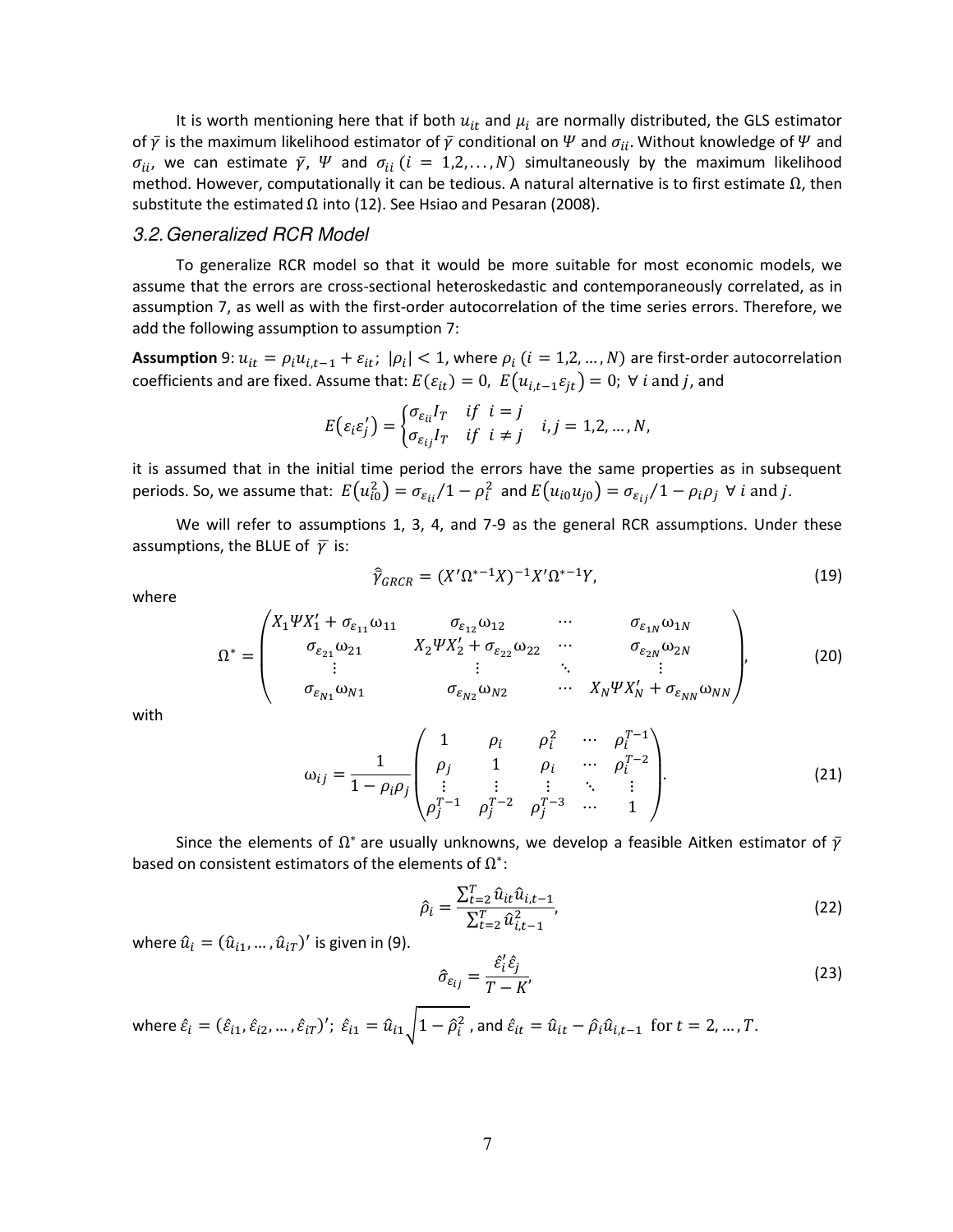By replacing  $\rho_i$  by  $\hat{\rho}_i$  in [\(21\),](#page-7-0) we get consistent estimators of  $\omega_{ij}$ , say  $\hat{\omega}_{ij}$ . And then we will use  $\widehat{\sigma}_{\varepsilon_{ij}}$  and  $\widehat{\omega}_{ij}$  to get a consistent estimator of  $\smash{\boldsymbol{\varPsi}}:^{12}$ 

$$
\hat{\mathcal{P}}^* = \left[ \frac{1}{N-1} \left( \sum_{i=1}^N \hat{\gamma}_i^* \hat{\gamma}_i^{*'} - \frac{1}{N} \sum_{i=1}^N \hat{\gamma}_i^* \sum_{i=1}^N \hat{\gamma}_i^{*'} \right) \right] - \frac{1}{N} \sum_{i=1}^N \hat{\sigma}_{\varepsilon_{ii}} (X_i' \hat{\omega}_{ii}^{-1} X_i)^{-1} + \frac{1}{N(N-1)} \sum_{\substack{i=1 \ i,j=1}}^N \hat{\sigma}_{\varepsilon_{ij}} (X_i' \hat{\omega}_{ii}^{-1} X_i)^{-1} X_i' \hat{\omega}_{ii}^{-1} \hat{\omega}_{ij} \hat{\omega}_{jj}^{-1} X_j (X_j' \hat{\omega}_{jj}^{-1} X_j)^{-1}, \tag{24}
$$

where

<span id="page-8-4"></span><span id="page-8-1"></span>
$$
\hat{\gamma}_i^* = \left(X_i' \hat{\omega}_{ii}^{-1} X_i\right)^{-1} X_i' \hat{\omega}_{ii}^{-1} y_i.
$$
\n(25)

By using the consistent estimators  $(\hat{\sigma}_{\varepsilon_{ij}}, \hat{\omega}_{ij},$  and  $\widehat{P}^*$ ) in [\(20\),](#page-7-1) we have a consistent estimator of  $\Omega^*$ , say  $\widehat{\Omega}^*$ . Then we use  $\widehat{\Omega}^*$  to get the generalized RCR (GRCR) estimator of  $\bar\gamma$ :

$$
\widehat{\gamma}_{GRCR} = \left(X'\,\widehat{\Omega}^{*-1}X\right)^{-1}X'\,\widehat{\Omega}^{*-1}Y. \tag{26}
$$

The estimated variance-covariance matrix of  $\widehat{\bar\gamma}_{GRCR}$  is:

$$
\widehat{\nu ar}(\widehat{Y}_{GRCR}) = \left(X'\widehat{\Omega}^{*-1}X\right)^{-1}.\tag{27}
$$

#### **4. Mean Group Estimation**

A consistent estimator of  $\bar{y}$  can also be obtained under more general assumptions concerning  $\gamma_i$  and the regressors. One such possible estimator is the mean group (MG) estimator, proposed by Pesaran and Smith (1995) for estimation of dynamic panel data (DPD) models with random coefficients.<sup>13</sup> The MG estimator is defined as the simple average of the OLS estimators:

<span id="page-8-2"></span><span id="page-8-0"></span>
$$
\widehat{\widehat{Y}}_{MG} = \frac{1}{N} \sum_{i=1}^{N} \widehat{Y}_{i}.
$$
\n(28)

Even though the MG estimator has been used in DPD models with random coefficients, it will be used here as one of the alternative estimators of static panel data models with random coefficients. Moreover, the efficiency of MG estimator in the two random-coefficients models (RCR and GRCR) will be studied. Note that the simple MG estimator in [\(28\)](#page-8-0) is more suitable for the RCR Model. But to make it suitable for the GRCR model, we suggest a general mean group (GMG) estimator as:

<span id="page-8-3"></span>
$$
\widehat{\gamma}_{GMG} = \frac{1}{N} \sum_{i=1}^{N} \widehat{\gamma}_i^*,
$$
\n(29)

where  $\hat{\gamma}_i^*$  is defined in [\(25\).](#page-8-1)

**Lemma 1.** 

l.

If the general RCR assumptions are satisfied, then the  $\widehat{\bar\gamma}_{M_G}$  and  $\widehat{\bar\gamma}_{GMG}$  are unbiased estimators of  $\bar{\gamma}$  and the estimated variance-covariance matrices of  $\widehat{\bar{\gamma}}_{MG}$  and  $\widehat{\bar{\gamma}}_{GMG}$  are:

<sup>&</sup>lt;sup>12</sup> The estimator of  $\rho_i$  in [\(22\)](#page-7-2) is consistent, but it is not unbiased. See Srivastava and Giles (1987, p. 211) for other suitable consistent estimators of  $\rho_i$  that are often used in practice.

<sup>&</sup>lt;sup>13</sup> For more information about the estimation methods for DPD models, see, e.g., Baltagi (2013), Abonazel (2014), Youssef *et al.* (2014a,b), and Youssef and Abonazel (2015).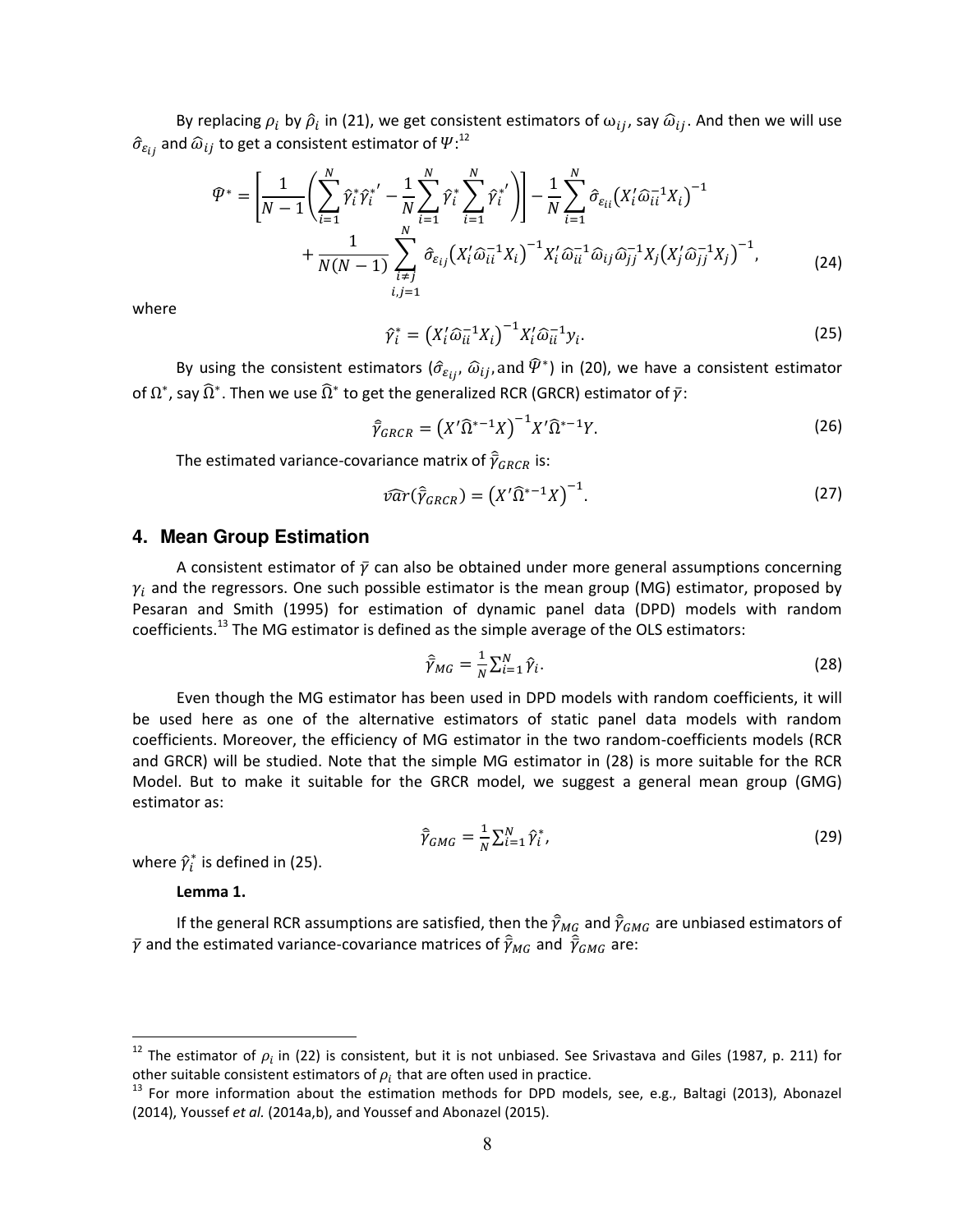<span id="page-9-2"></span>
$$
\widehat{\nu ar}(\widehat{Y}_{MG}) = \frac{1}{N} \widehat{\Psi}^* + \frac{1}{N^2} \sum_{i=1}^N \widehat{\sigma}_{\varepsilon_{ii}} (X_i' X_i)^{-1} X_i' \widehat{\omega}_{ii} X_i (X_i' X_i)^{-1} + \frac{1}{N^2} \sum_{\substack{i=1 \ i,j=1}}^N \widehat{\sigma}_{\varepsilon_{ij}} (X_i' X_i)^{-1} X_i' \widehat{\omega}_{ij} X_j (X_j' X_j)^{-1},
$$
\n(30)

<span id="page-9-3"></span>
$$
\hat{var}(\hat{\bar{Y}}_{GMG}) = \frac{1}{N(N-1)} \left[ \left( \sum_{i=1}^{N} \hat{\gamma}_i^* \hat{\gamma}_i^{*'} - \frac{1}{N} \sum_{i=1}^{N} \hat{\gamma}_i^* \sum_{i=1}^{N} \hat{\gamma}_i^{*'} \right) + \sum_{\substack{i=1 \ i \neq j}}^{N} \hat{\sigma}_{\varepsilon_{ij}} (X_i' \hat{\omega}_{ii}^{-1} X_i)^{-1} X_i' \hat{\omega}_{ii}^{-1} \hat{\omega}_{ij} \hat{\omega}_{jj}^{-1} X_j (X_j' \hat{\omega}_{jj}^{-1} X_j)^{-1} \right].
$$
\n(31)

It is noted from lemma 1 that the variance of GMG estimator is less than the variance of MG estimator when the general RCR assumptions are satisfied. In other words, the GMG estimator is more efficient than the MG estimator. But under RCR assumptions, we have:

$$
var(\hat{\bar{\gamma}}_{MG}) = var(\hat{\bar{\gamma}}_{GMG}) = \frac{1}{N(N-1)} \Big( \sum_{i=1}^{N} \gamma_i \gamma_i' - \frac{1}{N} \sum_{i=1}^{N} \gamma_i \sum_{i=1}^{N} \gamma_i' \Big) = \frac{1}{N} \Psi^{+}.
$$
 (32)

#### **5. Efficiency Comparisons**

In this section, we examine the efficiency gains from the use of GRCR estimator. Moreover, the asymptotic variances (as  $T \rightarrow \infty$  with N fixed) of GRCR, RCR, GMG, and MG estimators have been derived.

Under the general RCR assumptions, It is easy to verify that the classical pooling estimators  $(\widehat\gamma_{CP1},\widehat\gamma_{CP2},$  and  $\widehat\gamma_{CP3})$  and Swamy's estimator ( $\widehat\gamma_{RCR}$ ) are unbiased for  $\bar\gamma$  and with variance-covariance matrices:

<span id="page-9-1"></span><span id="page-9-0"></span>
$$
var(\hat{\bar{\gamma}}_{CP1}) = G_1 \Omega^* G_1', \qquad var(\hat{\bar{\gamma}}_{CP2}) = G_2 \Omega^* G_2', \qquad (33)
$$

$$
var(\hat{\gamma}_{CP3}) = G_3 \Omega^* G_3', \qquad var(\hat{\gamma}_{RCR}) = G_4 \Omega^* G_4', \tag{34}
$$

where  $G_1 = (X'X)^{-1}X'$ ,  $G_2 = [X'(\Sigma_H^{-1} \otimes I_T)X]^{-1}X'(\Sigma_H^{-1} \otimes I_T)$ ,  $G_3 = [X'(\Sigma_H^{-1} \otimes I_T)X]^{-1}X'(\Sigma_H^{-1} \otimes I_T)$ , and  $G_4 = (X'\Omega^{-1}X)^{-1}X'\Omega^{-1}$ . The efficiency gains, from the use of GRCR estimator, it can be summarized in the following equation:

$$
EG_{\alpha} = var(\hat{\bar{\gamma}}_{\alpha}) - var(\hat{\bar{\gamma}}_{GRCR}) = (G_h - G_0)\Omega^*(G_h - G_0)', \quad h = 1, ..., 4,
$$
 (35)

where the subscript  $\alpha$  indicates the estimator that is used (CP1, CP2, CP3, or RCR),  $G_h$  matrices are defined i[n \(33\)](#page-9-0) an[d \(34\),](#page-9-1) and  $G_0 = (X'\Omega^{*-1}X)^{-1}X'\Omega^{*-1}$ . Since  $\Omega^*, \Sigma_H, \Sigma_{HC}$ , and  $\Omega$  are positive definite matrices, then  $EG_\alpha$  matrices are positive semi-definite matrices. In other words, the GRCR estimator is more efficient than CP1, CP2, CP3, and RCR estimators. These efficiency gains are increasing when  $|\rho_i|$ ,  $\sigma_{\varepsilon_{ij}}$ , and  $\psi_k^2$  are increasing. However, it is not clear to what extent these efficiency gains hold in small samples. Therefore, this will be examined in a simulation study.

The next lemma explains the asymptotic variances (as  $T \to \infty$  with N fixed) properties of GRCR, RCR, GMG, and MG estimators. In order to the derivation of the asymptotic variances, we must assume the following: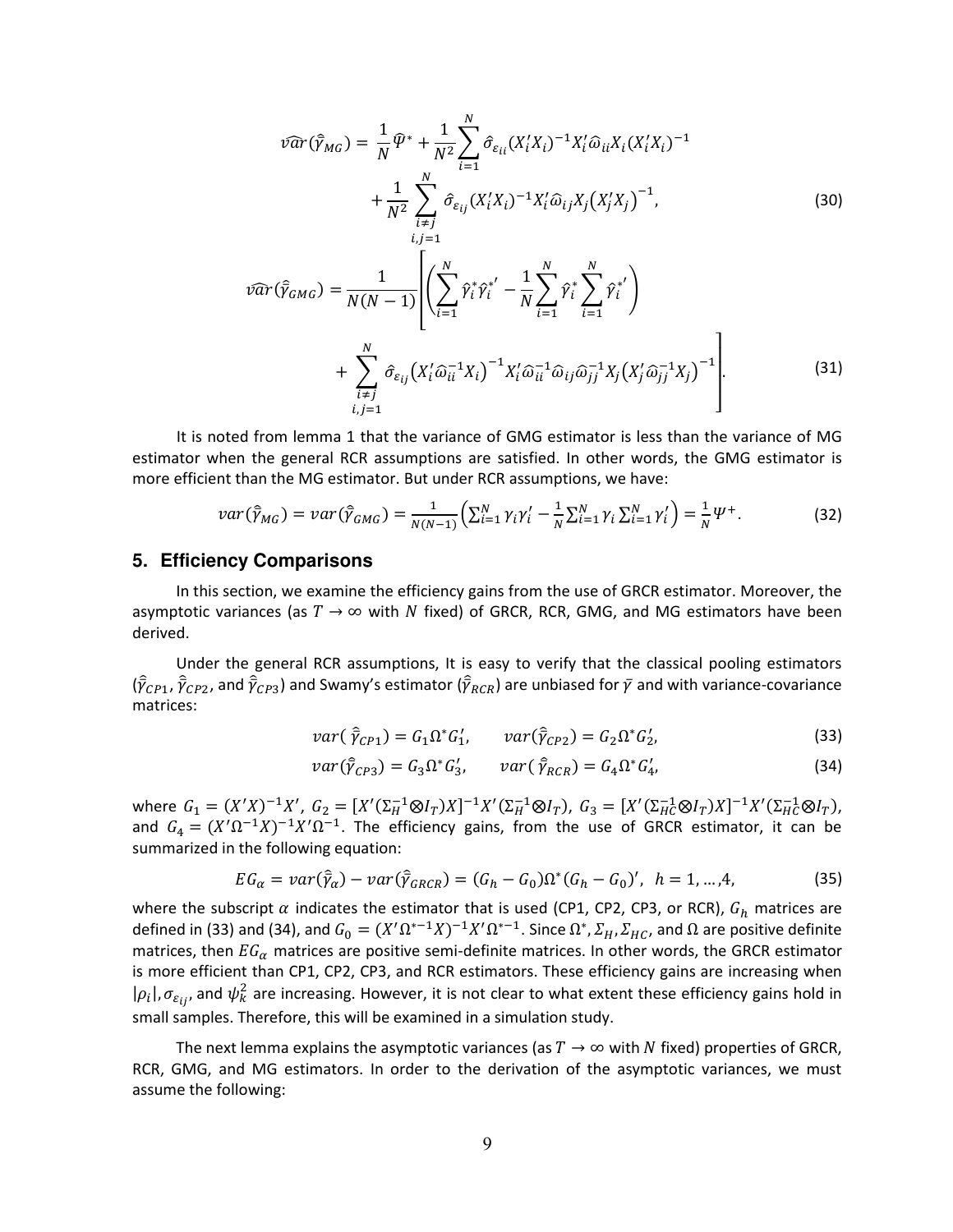**Assumption** 10: plim $T^{-1}X_i'X_i$  and  $T\rightarrow\infty$  $\text{plim} T^{-1} X_i' \widehat{\omega}_{ii}^{-1} X_i$  are finite and positive definite for all  $i$  and for  $T \rightarrow \infty$  $0 < |\rho_i| < 1.$ 

#### **Lemma 2.**

If the general RCR assumptions and assumption 10 are satisfied, then the estimated asymptotic variance-covariance matrices of GRCR, RCR, GMG, and MG estimators are equal:

$$
\plim \widehat{var}(\widehat{\bar{\gamma}}_{GRCR}) = \plim \widehat{var}(\widehat{\bar{\gamma}}_{RCR}) = \plim \widehat{var}(\widehat{\bar{\gamma}}_{RCR}) = \plim \widehat{var}(\widehat{\bar{\gamma}}_{GMG}) = \plim \widehat{var}(\widehat{\bar{\gamma}}_{MG}) = \frac{1}{N} \Psi^+.
$$

We can conclude from lemma 2 that the means and the variance-covariance matrices of the limiting distributions of  $\hat{\bar{\gamma}}_{GRCR}$ ,  $\hat{\bar{\gamma}}_{RCR}$ ,  $\hat{\bar{\gamma}}_{GMG}$ , and  $\hat{\bar{\gamma}}_{MG}$  estimators are the same and are equal to  $\bar{\gamma}$  and  $\frac{1}{N}\Psi$  respectively even if the errors are correlated as in assumption 9. Therefore, it is not expected to  $\stackrel{\sim}{i}$  increase the asymptotic efficiency of  $\widehat{\tilde{\gamma}}_{GRCR}$  about  $\widehat{\tilde{\gamma}}_{RCR}$ ,  $\widehat{\tilde{\gamma}}_{GMG}$ , and  $\widehat{\tilde{\gamma}}_{MG}$ . This does not mean that the GRCR estimator cannot be more efficient than RCR, GMG, and MG in small samples when the errors are correlated as in assumption 9, this will be examined in a simulation study.

#### **6. The Simulation Study**

In this section, the Mote Carlo simulation has been used for making comparisons between the behavior of the classical pooling estimators ( $\hat{\gamma}_{CP1}$ ,  $\hat{\gamma}_{CP2}$ , and  $\hat{\gamma}_{CP3}$ ), random-coefficients estimators  $(\widehat\gamma_{RCR}$  and  $\widehat\gamma_{GRCR})$ , and mean group estimators  $(\widehat\gamma_{MG}$  and  $\widehat\gamma_{GMG})$  in small and moderate samples. We use R language to create our program to set up the Monte Carlo simulation and this program is available if requested.

#### *6.1. Design of the Simulation*

Monte Carlo experiments were carried out based on the following data generating process:

<span id="page-10-0"></span>
$$
y_{it} = \sum_{k=1}^{3} \gamma_{ki} x_{kit} + u_{it} = x_{it} \bar{\gamma} + x_{it} \mu_i + u_{it}, \quad i = 1, 2, ..., N; \ t = 1, 2, ..., T. \tag{36}
$$

To perform the simulation under the general RCR assumptions, the model in [\(36\)](#page-10-0) was generated as follows:

- 1. The values of the independent variables,  $(x_{kit}; k = 1, 2, 3)$ , were generated as independent normally distributed random variables with constant mean zero and also constant standard deviation one. The values of  $x_{kit}$  were allowed to differ for each cross-sectional unit. However, once generated for all *N* cross-sectional units the values were held fixed over all Monte Carlo trials.
- 2. The coefficients,  $\gamma_{ki}$ , were generated as in assumption 8:  $\gamma_i = \bar{\gamma} + \mu_i$ , where the vector of  $\bar{\gamma} = (1,1,1)'$ , and  $\mu_i$  were generated as multivariate normal distributed with means zeros and a variance-covariance matrix  $\Psi=diag\{\psi^2_k\}; k=1,2,3$ . The values of  $\psi^2_k$  were chosen to be fixed for all k and equal to 0, 5, or 25. Note that when  $\psi_k^2 = 0$ , the coefficients are fixed.
- 3. The errors,  $u_{it}$ , were generated as in assumption 9:  $u_{it} = \rho u_{i,t-1} + \varepsilon_{it}$ , where the values of  $\varepsilon_i = (\varepsilon_{i1}, ..., \varepsilon_{iT})'$   $\forall i = 1, 2, ..., N$  were generated as multivariate normal distributed with means zeros and a variance-covariance matrix: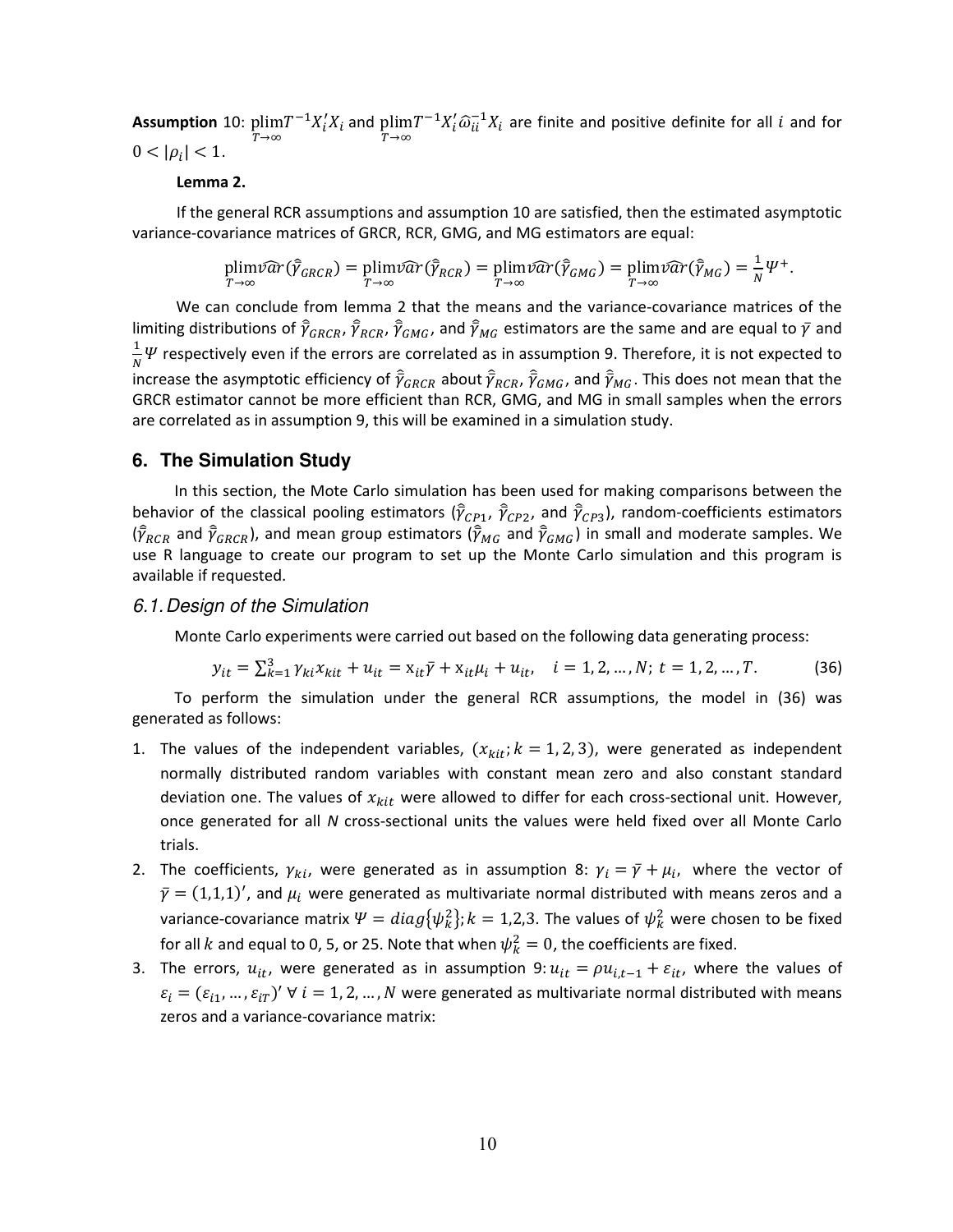$$
\begin{pmatrix}\n\sigma_{\varepsilon_{ii}} & \sigma_{\varepsilon_{ij}} & \cdots & \sigma_{\varepsilon_{ij}} \\
\sigma_{\varepsilon_{ij}} & \sigma_{\varepsilon_{ii}} & \ddots & \vdots \\
\vdots & \ddots & \ddots & \sigma_{\varepsilon_{ij}} \\
\sigma_{\varepsilon_{ij}} & \cdots & \sigma_{\varepsilon_{ij}} & \sigma_{\varepsilon_{ii}}\n\end{pmatrix}_{N \times N}
$$

The values of  $\sigma_{\varepsilon_{ii'}}$ ,  $\sigma_{\varepsilon_{ij'}}$  and  $\rho$  were chosen to be:  $\sqrt{\sigma_{\varepsilon_{ii}}}$  = 5 or 15;  $\sigma_{\varepsilon_{ij}}$  = 0, 0.75, or 0.95; and  $\rho$  = 0, 0.55, or 0.85, where the values of  $\sigma_{\epsilon_{ii}}, \sigma_{\epsilon_{ii}},$  and  $\rho$  are constants for all  $i, j = 1, 2, ..., N$  in each Monte Carlo trial. The initial values of  $u_{it}$  are generated as  $u_{i1} = \varepsilon_{i1}/\sqrt{1-\rho^2}$   $\forall i = 1, 2, ..., N$ . The values of errors were allowed to differ for each cross-sectional unit on a given Monte Carlo trial and were allowed to differ between trials. The errors are independent with all independent variables.

- 4. The values of *N* and *T* were chosen to be 5, 8, 10, 12, 15, and 20 to represent small and moderate samples for the number of individuals and the time dimension. To compare the small and moderate samples performance for the different estimators, the three different samplings have been designed in our simulation where each design of them contains four pairs of *N* and *T*; the first two of them represent the small samples while the moderate samples are represented by the second two pairs. These designs have been created as follows: First, case of  $N < T$ , the different pairs of *N* and *T* were chosen to be  $(N, T) = (5, 8)$ ,  $(5, 12)$ ,  $(10, 15)$ , or  $(10, 20)$ . Second, case of  $N = T$ , the different pairs are  $(N, T) = (5, 5)$ , (10, 10), (15, 15), or (20, 20). Third, case of  $N > T$ , the different pairs are  $(N, T) = (8, 5)$ , (12, 5), (15, 10), or (20, 10).
- 5. In all Monte Carlo experiments, we ran 1000 replications and all the results of all separate experiments are obtained by precisely the same series of random numbers.

To raise the efficiency of the comparison between these estimators, we calculate the total standard errors (TSE) for each estimator by:

TSE = trace 
$$
\left\{ \frac{1}{1000} \sum_{l=1}^{1000} [var(\hat{y}_l)]^{0.5} \right\},
$$

where  $\widehat{\bar\gamma}_l$  is the estimated vector of the true vector of coefficients mean ( $\bar\gamma$ ) i[n \(36\),](#page-10-0) and  $var(\widehat{\bar\gamma}_l)$  is the where  $\gamma_l$  is the estimated vector of the true vector of coefficients mean  $(\gamma_l)$  in (50), and  $\ell \alpha$  ( $\gamma_l$ ) is the estimated variance-covariance matrix of the estimator. More detailed, to calculate TSE for  $\hat{\bar\gamma}_{GRCR}$ ,  $\hat{\bar\gamma}_{CP1}$ ,  $\hat{\bar\gamma}_{CP2}$ ,  $\hat{\bar\gamma}_{CP3}$ ,  $\hat{\bar\gamma}_{RCR}$ ,  $\hat{\bar\gamma}_{MG}$ , aquations [\(27\),](#page-8-2) [\(33\),](#page-9-0) [\(34\),](#page-9-1) [\(30\),](#page-9-2) and [\(31\)](#page-9-3) should be used, respectively.

#### *6.2. Monte Carlo Results*

The results are given in Tables 1-6. Specifically, Tables 1-3 present the TSE values of the estimators when  $\sqrt{\sigma_{\varepsilon_{ii}}}$  = 5, and in cases of  $N < T$ ,  $N = T$ , and  $N > T$ , respectively. While case of  $\sqrt{\sigma_{\varepsilon_{ii}}}$  = 15 is presented in Tables 4-6 in the same cases of N and T. In our simulation study, the main factors that have an effect on the TSE values of the estimators are  $N$ ,  $T$ ,  $\sigma_{\varepsilon_{i}}$ ,  $\sigma_{\varepsilon_{i}}$ ,  $\rho$ , and  $\psi_k^2$ . From Tables 1-6, we can summarize some effects for all estimators (classical pooling, random-coefficients, and mean group estimators) in the following points:

- When the value of  $\psi_k^2$  is increased, the values of TSE are increasing for all simulation situations.
- $\bullet$  When the values of N and T are increased, the values of TSE are decreasing for all situations.
- When the value of  $\sigma_{\varepsilon_{ii}}$  is increased, the values of TSE are increasing in most situations.
- When the values of  $(\sigma_{\varepsilon_{ij}}, \rho)$  are increased, the values of TSE are increasing in most situations. For more deeps in simulation results, we can conclude the following results: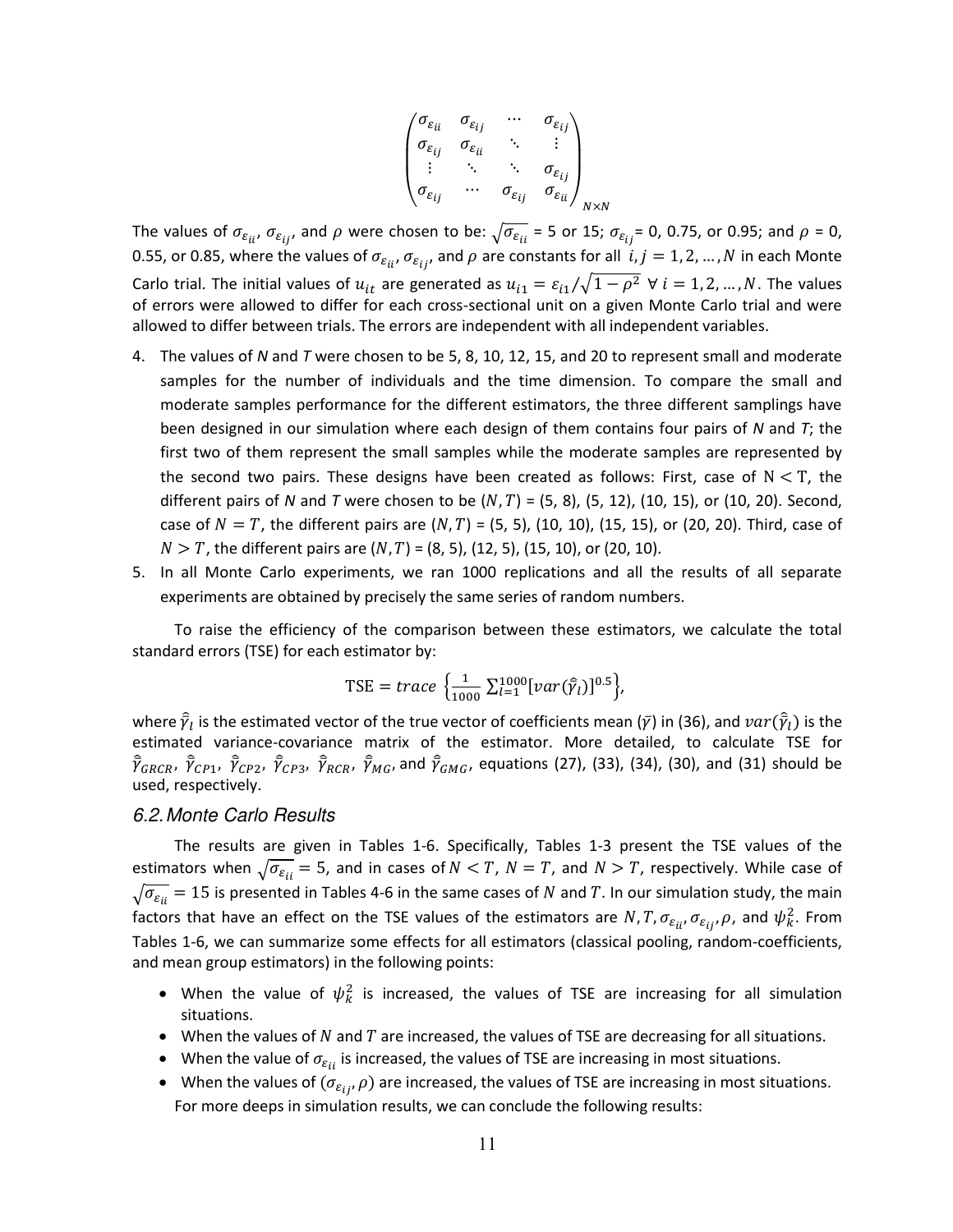- 1. In general, when  $\sigma_{\varepsilon_{ij}} = \rho = \psi_k^2 = 0$ , the TSE values of classical pooling estimators (CP1, CP2, and CP3) are similar (approximately equivalent), especially when the sample size is moderate and/or  $N \leq T$ . However, the TSE values of GMG and GRCR estimators are smaller than the classical pooling estimators in this situation ( $\sigma_{\varepsilon_{ij}}=\rho=\psi_k^2=0$ ) and other simulation situations (case of  $\sigma_{\varepsilon_{ii}}, \sigma_{\varepsilon_{ij}}, \rho$ , and  $\psi^2_k$  are increasing). In other words, the GMG and GRCR estimators are more efficient than CP1, CP2, and CP3 estimators whether the regression coefficients are fixed ( $\psi_k^2$ 0) or random ( $\psi_k^2 > 0$ ).
- 2. Also, when the coefficients are random (when  $\psi_k^2 > 0$ ), the values of TSE for GMG and GRCR estimators are smaller than MG and RCR estimators in all simulation situations (for any  $N, T, \sigma_{\varepsilon_{ii}}, \sigma_{\varepsilon_{ii}}$  and  $\rho$ ). However, the TSE values of GRCR estimator are smaller than the values of TSE for GMG estimator in most situations, especially when the sample size is moderate. In other words, the GRCR estimator performs well than all other estimators as long as the sample size is moderate regardless of other simulation factors.
- 3. If  $T \geq 15$ , the values of TSE for MG and GMG estimators are approximately equivalent. This result is consistent with Lemma 2. According our study, the case of  $T \geq 15$  is achieved when the sample size is moderate in Tables 1, 2, 4 and 5. Moreover, that convergence is slowing down if  $\sigma_{\varepsilon_{ii}}, \sigma_{\varepsilon_{ii}}$ and  $\rho$  are increasing. But the situation for RCR and GRCR estimators is different; the convergence between them is very slow even if  $T = 20$ . So the MG and GMG estimators are more efficient than RCR estimator in all simulation situations.
- 4. Generally, the performance of all estimators in cases of  $N < T$  and  $N = T$  is better than their performance in case of  $N > T$ . Similarly, Their performance in cases of  $\sqrt{\sigma_{\varepsilon_{ij}}} = 5$  is better than the performance in case of  $\sqrt{\sigma_{\varepsilon_{ii}}}$  = 15, but it is not significantly as in N and T.

# **7. Conclusion**

In this paper, the classical pooling (CP1, CP2, and CP3), random-coefficients (RCR and GRCR), and alternative (MG and GMG) estimators of stationary RCPD models were examined in different sample sizes in case the errors are cross-sectionally and serially correlated. Efficiency comparisons for these estimators indicate that the mean group and random-coefficients estimators are equivalent when  $T$  sufficiently large. Moreover, we carried out Monte Carlo simulations to investigate the small samples performance for all estimators given above.

The Monte Carlo results show that the classical pooling estimators are not suitable for randomcoefficients models absolutely. Also, the MG and GMG estimators are more efficient than RCR estimator in random- and fixed-coefficients models especially when T is small ( $T \le 12$ ). Moreover, the GMG and GRCR estimators perform well in small samples if the coefficients are random or fixed. The MG, GMG, and GRCR estimators are approximately equivalent when  $T \geq 20$ . However, the GRCR estimator performs well than the GMG estimator in most situations especially in moderate samples. Therefore, we conclude that the GRCR estimator is suitable to stationary RCPD models whether the coefficients are random or fixed.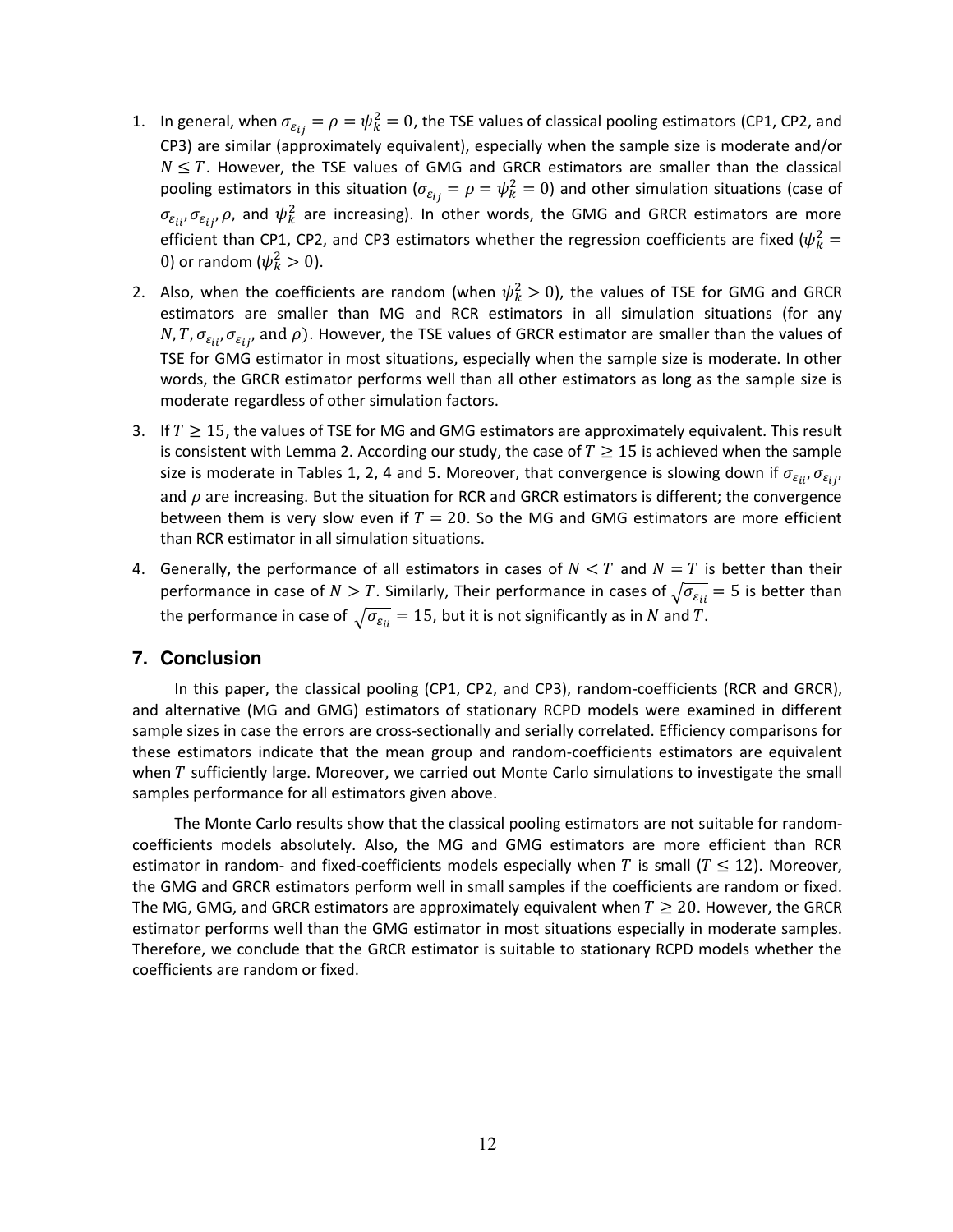### **Appendix**

#### **A.1 Proof of Lemma 1**

**a.** Show that  $E(\widehat{\overline{\gamma}}_{GMG}) = E(\widehat{\overline{\gamma}}_{MG}) = \overline{\gamma}$ :

By substituting [\(25\) i](#page-8-1)nto [\(29\),](#page-8-3) we can get

$$
\hat{\gamma}_{GMG} = \frac{1}{N} \sum_{i=1}^{N} (X_i' \omega_{ii}^{-1} X_i)^{-1} X_i' \omega_{ii}^{-1} y_i,
$$
\n(A.1)

by substituting  $y_i = X_i \gamma_i + u_i$  into (A.1), then

$$
\hat{\overline{\gamma}}_{GMG} = \frac{1}{N} \sum_{i=1}^{N} [\gamma_i + (X_i' \omega_{ii}^{-1} X_i)^{-1} X_i' \omega_{ii}^{-1} u_i].
$$
\n(A.2)

Similarly, we can rewrite  $\hat{\bar{\gamma}}_{MG}$  in [\(28\)](#page-8-0) as:

$$
\widehat{\gamma}_{MG} = \frac{1}{N} \sum_{i=1}^{N} [\gamma_i + (X_i' X_i)^{-1} X_i' u_i].
$$
\n(A.3)

Taking the expectation for (A.2) and (A.3), and using assumption 1, we get

$$
E(\widehat{\overline{\gamma}}_{GMG}) = E(\widehat{\overline{\gamma}}_{MG}) = \frac{1}{N} \sum_{i=1}^{N} \gamma_i = \overline{\gamma}.
$$

#### **b.** Derive the variance-covariance matrix of  $\widehat{\overline{\gamma}}_{GMG}$ :

Beginning, note that under assumption 8, we have  $\gamma_i = \bar{\gamma} + \mu_i$ . Let us add  $\hat{\gamma}_i^*$  to the both sides:

$$
\gamma_i + \hat{\gamma}_i^* = \bar{\gamma} + \mu_i + \hat{\gamma}_i^*,
$$
  

$$
\hat{\gamma}_i^* = \bar{\gamma} + \mu_i + (\hat{\gamma}_i^* - \gamma_i),
$$
 (A.4)

let  $\hat{\gamma}_i^* - \gamma_i = \tau_i$ , then we can rewrite the equation (A.4) as follows:

$$
\hat{\gamma}_i^* = \bar{\gamma} + \mu_i + \tau_i, \tag{A.5}
$$

where  $\tau_i = (X_i' \omega_{ii}^{-1} X_i)^{-1} X_i' \omega_{ii}^{-1} u_i$ . From (A.5), we can get

$$
\frac{1}{N} \sum_{i=1}^{N} \hat{\gamma}_i^* = \bar{\gamma} + \frac{1}{N} \sum_{i=1}^{N} \mu_i + \frac{1}{N} \sum_{i=1}^{N} \tau_i,
$$

which means that

$$
\hat{\overline{\gamma}}_{GMG} = \overline{\gamma} + \overline{\mu} + \overline{\tau},\tag{A.6}
$$

:

where  $\bar{\mu} = \frac{1}{N} \sum_{i=1}^{N} \mu_i$  and  $\bar{\tau} = \frac{1}{N} \sum_{i=1}^{N} \tau_i$ . From (A.6) and using the general RCR assumptions, we get

$$
var(\hat{\gamma}_{GMG}) = var(\bar{\mu}) + var(\bar{\tau})
$$
  
=  $\frac{1}{N} \Psi + \frac{1}{N^2} \sum_{i=1}^{N} \sigma_{\epsilon_{ii}} (X_i' \omega_{ii}^{-1} X_i)^{-1}$   
+  $\frac{1}{N^2} \sum_{i \neq j}^{N} \sigma_{\epsilon_{ij}} (X_i' \omega_{ii}^{-1} X_i)^{-1} X_i' \omega_{ii}^{-1} \omega_{ij} \omega_{jj}^{-1} X_j (X_j' \omega_{jj}^{-1} X_j)^{-1}$ . (A.7)

Using the consistent estimators of  $\Psi$ ,  $\sigma_{\varepsilon_{ij}}$ , and  $\omega_{ij}$  that defined in above, we get

$$
\widehat{var}(\widehat{Y}_{GMG}) = \frac{1}{N(N-1)} \left[ \left( \sum_{i=1}^{N} \widehat{\gamma}_i^* \widehat{\gamma}_i^{*'} - \frac{1}{N} \sum_{i=1}^{N} \widehat{\gamma}_i^* \sum_{i=1}^{N} \widehat{\gamma}_i^{*'} \right) + \sum_{\substack{i \neq j \\ i,j=1}}^{N} \widehat{\sigma}_{\varepsilon_{ij}} (X_i' \widehat{\omega}_{ii}^{-1} X_i)^{-1} X_i' \widehat{\omega}_{ii}^{-1} \widehat{\omega}_{ij} \widehat{\omega}_{jj}^{-1} X_j (X_j' \widehat{\omega}_{jj}^{-1} X_j)^{-1} \right]
$$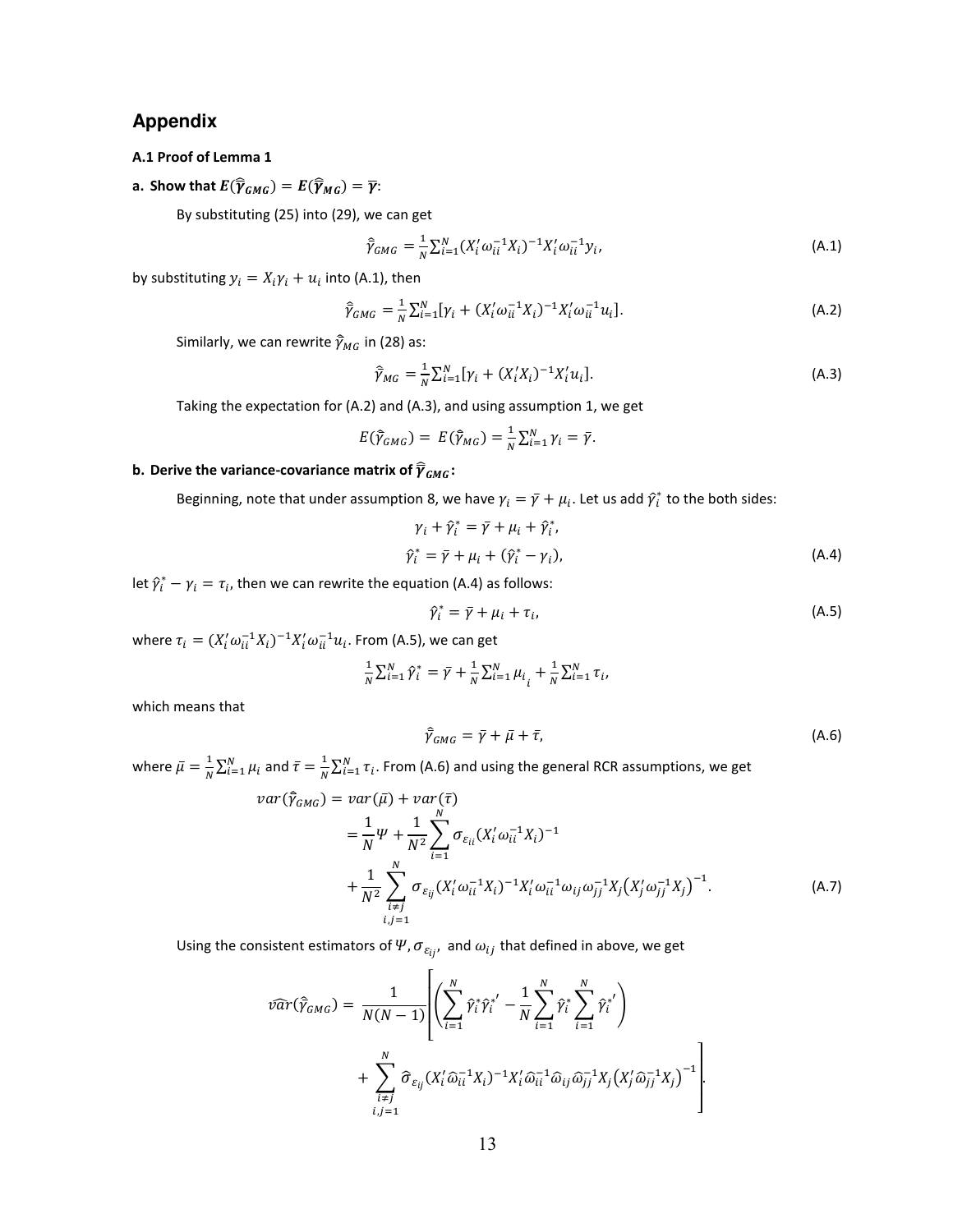# **c.** Derive the variance-covariance matrix of  $\widehat{\overline{\gamma}}_{MG}$ :

As above, we can rewrite the equatio[n \(3\) a](#page-3-2)s follows:

$$
\hat{\gamma}_i = \bar{\gamma} + \mu_i + \lambda_i, \tag{A.8}
$$

where  $\lambda_i = \hat{\gamma}_i - \gamma_i = (X_i' X_i)^{-1} X_i' u_i$ . From (A.8), we can get

$$
\frac{1}{N} \sum_{i=1}^{N} \hat{\gamma}_i = \bar{\gamma} + \frac{1}{N} \sum_{i=1}^{N} \mu_{i} + \frac{1}{N} \sum_{i=1}^{N} \lambda_i,
$$

which means that

$$
\widehat{\gamma}_{MG} = \overline{\gamma} + \overline{\mu} + \overline{\lambda},\tag{A.9}
$$

where  $\bar{\mu} = \frac{1}{N} \sum_{i=1}^{N} \mu_i$ , and  $\bar{\lambda} = \frac{1}{N}$  $\frac{1}{N}\sum_{i=1}^{N} \lambda_{i}$ . From (A.9) and using the general RCR assumptions, we get

$$
var(\tilde{\gamma}_{MG}) = var(\bar{\mu}) + var(\bar{\lambda}) = \frac{1}{N} \Psi + \frac{1}{N^2} \sum_{i=1}^{N} \sigma_{\epsilon_{ii}} (X_i' X_i)^{-1} X_i' \omega_{ii} X_i (X_i' X_i)^{-1} + \frac{1}{N^2} \sum_{i,j=1}^{N} \sigma_{\epsilon_{ij}} (X_i' X_i)^{-1} X_i' \omega_{ij} X_j (X_j' X_j)^{-1}.
$$
\n(A.10)

As in GMG estimator, by using the consistent estimators of  $\Psi$ ,  $\sigma_{\varepsilon_{ij}}$ , and  $\omega_{ij}$ , we get

$$
\widehat{\nu}\widehat{ar}(\widehat{y}_{MG}) = \frac{1}{N}\widehat{\Psi}^* + \frac{1}{N^2}\sum_{i=1}^N \widehat{\sigma}_{\varepsilon_{ii}}(X_i'X_i)^{-1}X_i'\widehat{\omega}_{ii}X_i(X_i'X_i)^{-1} + \frac{1}{N^2}\sum_{i,j=1}^N \widehat{\sigma}_{\varepsilon_{ij}}(X_i'X_i)^{-1}X_i'\widehat{\omega}_{ij}X_j(X_j'X_j)^{-1}.
$$

#### **A.2 Proof of Lemma 2:**

Following the same argument as in Parks (1967) and utilizing assumption 10, we can show that

$$
\text{plim}_{T \to \infty} \hat{\gamma}_i = \text{plim}_{T \to \infty} \hat{\gamma}_i^* = \gamma_i, \ \text{plim}_{T \to \infty} \hat{\rho}_{ij} = \rho_{ij}, \ \text{plim}_{T \to \infty} \hat{\sigma}_{\varepsilon_{ij}} = \sigma_{\varepsilon_{ij}},
$$
\n
$$
\text{(A.11)}
$$
\n
$$
\text{plim}_{T \to \infty} \hat{\omega}_{ij} = \omega_{ij},
$$

and then,

$$
\begin{split} \text{plim} \frac{1}{T} \hat{\sigma}_{\varepsilon_{ii}} T(X_i' \hat{\omega}_{ii}^{-1} X_i)^{-1} &= \text{plim} \frac{1}{T} \hat{\sigma}_{\varepsilon_{ii}} T(X_i' X_i)^{-1} X_i' \hat{\omega}_{ii} X_i (X_i' X_i)^{-1} \\ &= \text{plim} \frac{1}{T} \hat{\sigma}_{\varepsilon_{ij}} T(X_i' X_i)^{-1} X_i' \hat{\omega}_{ij} X_j (X_j' X_j)^{-1} \\ &= \text{plim} \frac{1}{T} \hat{\sigma}_{\varepsilon_{ij}} T(X_i' \hat{\omega}_{ii}^{-1} X_i)^{-1} X_i' \hat{\omega}_{ii}^{-1} \hat{\omega}_{ij} \hat{\omega}_{jj}^{-1} X_j (X_j' \hat{\omega}_{jj}^{-1} X_j)^{-1} = 0. \end{split} \tag{A.12}
$$

Substituting (A.11) and (A.12) i[n \(24\),](#page-8-4) we get

$$
\text{plim}_{T \to \infty} \,\varphi^* = \frac{1}{N-1} \Big( \sum_{i=1}^N \gamma_i \gamma'_i - \frac{1}{N} \sum_{i=1}^N \gamma_i \sum_{i=1}^N \gamma'_i \Big) = \Psi^+.
$$
\n(A.13)

By substitute (A.11)-(A.13) int[o \(30\),](#page-9-2) [\(31\),](#page-9-3) and [\(27\),](#page-8-2) we get

$$
\text{plim}\n\widehat{\text{var}}(\widehat{Y}_{MG}) = \frac{1}{N} \text{plim}\n\widehat{\Psi}^* + \frac{1}{N^2} \sum_{i=1}^N \text{plim}\n\frac{1}{T} \widehat{\sigma}_{\varepsilon_{ii}} T(X_i'X_i)^{-1} X_i' \widehat{\omega}_{ii} X_i (X_i'X_i)^{-1} + \frac{1}{N^2} \sum_{i \neq j}^N \text{plim}\n\frac{1}{T} \widehat{\sigma}_{\varepsilon_{ij}} T(X_i'X_i)^{-1} X_i' \widehat{\omega}_{ij} X_j (X_j'X_j)^{-1} = \frac{1}{N} \Psi^+,
$$
\n(A.14)

$$
\begin{split}\n\text{plim}\n\hat{\mathcal{V}}\hat{\mathcal{U}}^{T}(\vec{\gamma}_{GMG}) &= \\
\frac{1}{N(N-1)} \text{plim}_{T\to\infty} \left( \sum_{i=1}^{N} \hat{\gamma}_{i}^{*} \hat{\gamma}_{i}^{*'} - \frac{1}{N} \sum_{i=1}^{N} \hat{\gamma}_{i}^{*} \sum_{i=1}^{N} \hat{\gamma}_{i}^{*'} \right) + \\
\frac{1}{N(N-1)} \sum_{i,j=1}^{N} \left[ \text{plim}_{T\to\infty} \frac{1}{T} \hat{\sigma}_{\varepsilon_{ij}} T(X_{i}' \hat{\omega}_{ii}^{-1} X_{i})^{-1} X_{i}' \hat{\omega}_{ii}^{-1} \hat{\omega}_{ij} \hat{\omega}_{jj}^{-1} X_{j} (X_{j}' \hat{\omega}_{jj}^{-1} X_{j})^{-1} \right] &= \frac{1}{N} \Psi^{+},\n\end{split} \tag{A.15}
$$

$$
\plim\widehat{var}(\widehat{\gamma}_{GRCR}) = \plim\left(X'\widehat{\Omega}^{*-1}X\right)^{-1} = \left[\sum_{i=1}^{N} \Psi^{+-1}\right]^{-1} = \frac{1}{N} \Psi^+.
$$
\n(A.16)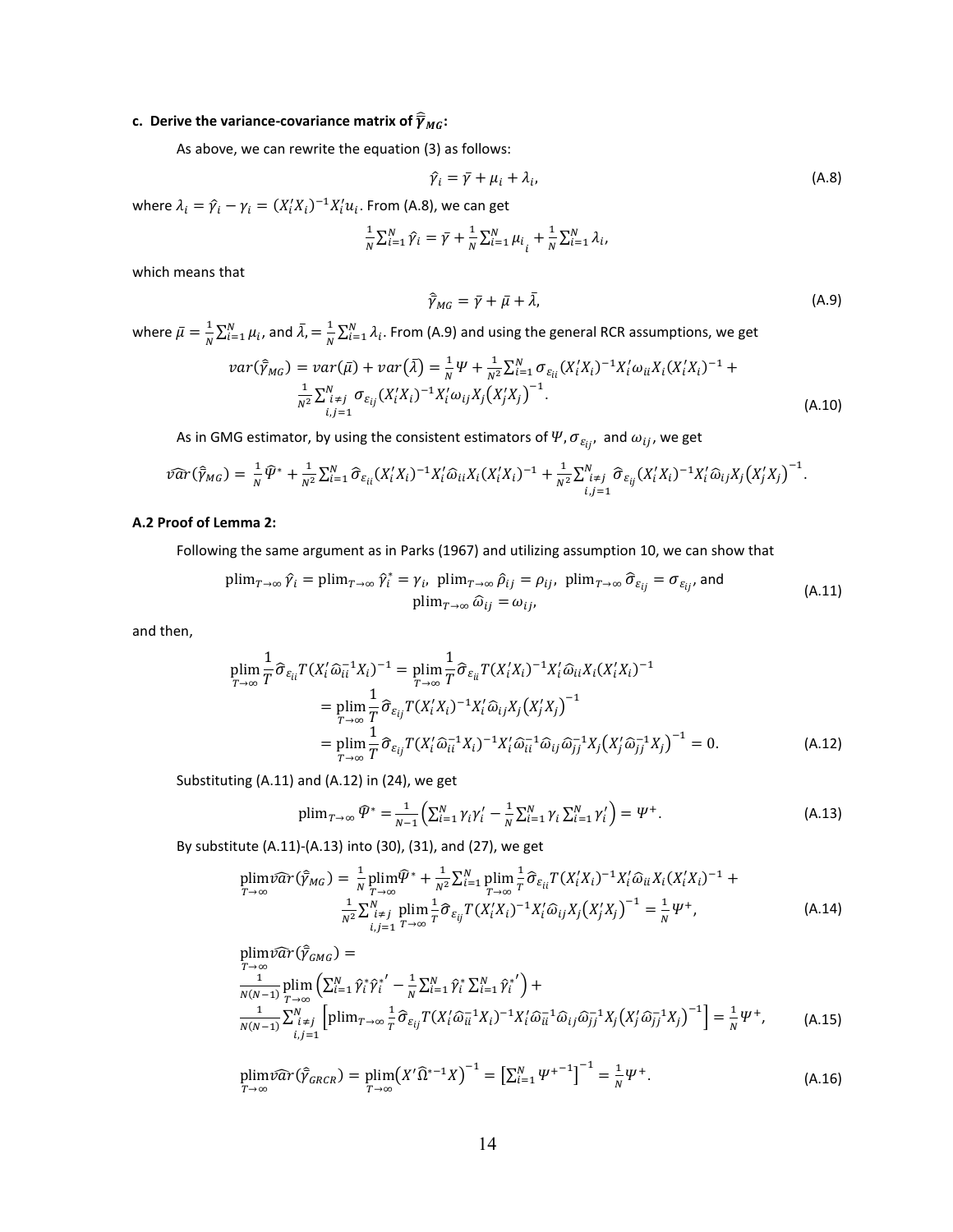Similarly, we will use the results in (A.11)-(A.13) in case of RCR estimator:

$$
\plim_{T \to \infty} \widehat{var}(\widehat{Y}_{RCR}) = \plim_{T \to \infty} \left[ \left( X' \widehat{\Omega}^{-1} X \right)^{-1} X' \widehat{\Omega}^{-1} \widehat{\Omega}^* \widehat{\Omega}^{-1} X \left( X' \widehat{\Omega}^{-1} X \right)^{-1} \right] = \frac{1}{N} \Psi^+.
$$
\n(A.17)

From (A.14)-(A.17), we can conclude that:

$$
\underset{T\to\infty}{\text{plim}}\widehat{var}(\widehat{\gamma}_{GRCR}) = \underset{T\to\infty}{\text{plim}}\widehat{var}(\widehat{\gamma}_{RCR}) = \underset{T\to\infty}{\text{plim}}\widehat{var}(\widehat{\gamma}_{GMG}) = \underset{T\to\infty}{\text{plim}}\widehat{var}(\widehat{\gamma}_{MG}) = \frac{1}{N}\Psi^+.
$$

#### **References**

- Abonazel, M. R. (2009). Some Properties of Random Coefficients Regression Estimators*.* MSc thesis. Institute of Statistical Studies and Research. Cairo University.
- Abonazel, M. R. (2014). Some estimation methods for dynamic panel data models. PhD thesis. Institute of Statistical Studies and Research. Cairo University.
- Alcacer, J., Chung, W., Hawk, A., Pacheco-de-Almeida, G. (2013). *Applying random coefficient models to strategy research: testing for firm heterogeneity, predicting firm-specific coefficients, and estimating Strategy Trade-Offs*. Working Paper, No. 14-022. Harvard Business School Strategy Unit.
- Anh, V. V., Chelliah, T. (1999). Estimated generalized least squares for random coefficient regression models. *Scandinavian journal of statistics* 26(1):31-46.
- Baltagi, B. H. (2011). *Econometrics.* 5th ed. Berlin: Springer-Verlag Berlin Heidelberg.
- Baltagi, B. H. (2013). *Econometric Analysis of Panel Data*. 5th ed. Chichester: John Wiley and Sons.
- Beck, N., Katz, J. N. (2007). Random coefficient models for time-series–cross-section data: Monte Carlo experiments. *Political Analysis* 15(2):182-195.
- Beran, R., Millar, P. W. (1994). Minimum distance estimation in random coefficient regression models. *The Annals of Statistics* 22(4):1976-1992.
- Bodhlyera, O., Zewotir, T., Ramroop, S. (2014). Random coefficient model for changes in viscosity in dissolving pulp. *Wood Research* 59(4):571-582.
- Boness, A. J., Frankfurter, G. M. (1977). Evidence of Non-Homogeneity of capital costs within "risk-classes". *The Journal of Finance* 32(3):775-787.
- Boot, J. C., Frankfurter, G. M. (1972). The dynamics of corporate debt management, decision rules, and some empirical evidence. *Journal of Financial and Quantitative Analysis* 7(04):1957-1965.
- Chelliah, N. (1998). A new covariance estimator in random coefficient regression model. *The Indian Journal of Statistics, Series B* 60(3):433-436.
- Cheng, J., Yue, R. X., Liu, X. (2013). Optimal Designs for Random Coefficient Regression Models with Heteroscedastic Errors. *Communications in Statistics-Theory and Methods* 42(15):2798-2809.
- Cooley, T. F., Prescott, E. C. (1973). Systematic (non-random) variation models: varying parameter regression: a theory and some applications. *Annals of Economic and Social Measurement* 2(4): 463-473.
- Dielman, T. E. (1983). Pooled cross-sectional and time series data: a survey of current statistical methodology. *The American Statistician* 37(2):111-122.
- Dielman, T. E. (1989). *Pooled Cross-Sectional and Time Series Data Analysis*. New York: Marcel Dekker.
- Dielman, T. E. (1992a). Misspecification in random coefficient regression models: a Monte Carlo simulation. *Statistical Papers* 33(1):241-260.
- Dielman, T. E. (1992b). Small sample properties of random coefficient regression estimators: a Monte Carlo simulation. *Communications in Statistics-Simulation and Computation* 21(1):103-132.
- Dwivedi, T.D., Srivastava, V.K. (1978). Optimality of least squares in the seemingly unrelated regression equation model. *Journal of Econometrics* 7:391-395.
- Dziechciarz, J. (1989). Changing and random coefficient models. A survey. In: Hackl, P., ed. *Statistical Analysis and Forecasting of Economic Structural Change*. Berlin: Springer Berlin Heidelberg.
- Elhorst, J. P. (2014). *Spatial Econometrics: From Cross-Sectional Data to Spatial Panels*. Heidelberg, New York, Dordrecht, London: springer.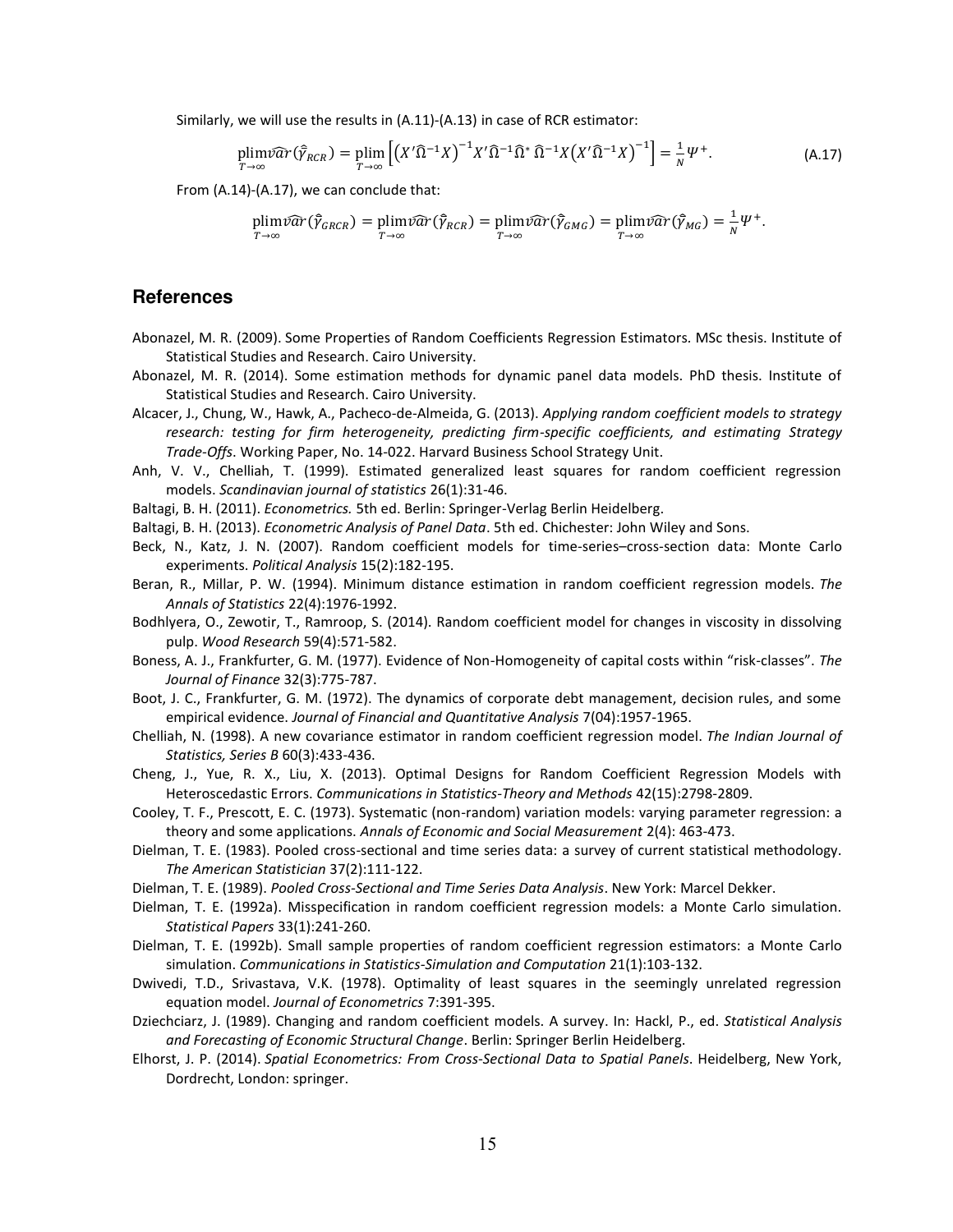- Elster, C., Wübbeler, G. (2016). Bayesian inference using a noninformative prior for linear Gaussian random coefficient regression with inhomogeneous within-class variances. *Computational Statistics* (in press). DOI: 10.1007/s00180-015-0641-3.
- Feige, E. L., Swamy, P. A. V. B. (1974). A random coefficient model of the demand for liquid assets. *Journal of Money, Credit and Banking*, 6(2):241-252.
- Fu, K. A., Fu, X. (2015). Asymptotics for the random coefficient first-order autoregressive model with possibly heavy-tailed innovations. *Journal of Computational and Applied Mathematics* 285:116-124.
- Horváth, L., Trapani, L. (2016). Statistical inference in a random coefficient panel model. *Journal of Econometrics* 193(1):54-75.
- Hsiao, C. (2014). *Analysis of Panel Data*. 3rd ed. Cambridge: Cambridge University Press.
- Hsiao, C., Pesaran, M. H. (2008). Random coefficient models. In: Matyas, L., Sevestre, P., eds. *The Econometrics of Panel Data.* Vol. 46. Berlin: Springer Berlin Heidelberg.
- Judge, G. G., Griffiths, W. E., Hill, R. C., Lütkepohl, H., Lee, T. C. (1985). *The Theory and Practice of Econometrics*, 2nd ed. New York: Wiley.
- Livingston, M., Erickson, K., Mishra, A. (2010). Standard and Bayesian random coefficient model estimation of US Corn–Soybean farmer risk attitudes. In Ball, V. E., Fanfani, R., Gutierrez, L., eds. *The Economic Impact of Public Support to Agriculture*. Springer New York.
- Mousa, A., Youssef, A. H., Abonazel, M. R. (2011). *A Monte Carlo study for Swamy's estimate of random coefficient panel data model.* Working paper, No. 49768. University Library of Munich, Germany.
- Murtazashvili, I., Wooldridge, J. M. (2008). Fixed effects instrumental variables estimation in correlated random coefficient panel data models. *Journal of Econometrics* 142:539-552.
- Parks, R. W. (1967). Efficient Estimation of a System of regression equations when disturbances are both serially and contemporaneously correlated. *Journal of the American Statistical Association* 62:500-509.
- Pesaran, M.H., Smith, R. (1995). Estimation of long-run relationships from dynamic heterogeneous panels. *Journal of Econometrics* 68:79-114.
- Poi, B. P. (2003). From the help desk: Swamy's random-coefficients model. *The Stata Journal* 3(3):302-308.
- Rao, C. R. (1973). Linear Statistical Inference and Its Applications. 2nd ed. New York: John Wiley & Sons.
- Rao, C. R., Mitra, S. (1971). *Generalized Inverse of Matrices and Its Applications*. John Wiley and Sons Ltd.
- Rao, U. G. (1982). A note on the unbiasedness of Swamy's estimator for the random coefficient regression model. *Journal of econometrics* 18(3):395-401.
- Rausser, G.C., Mundlak, Y., Johnson, S.R. (1982). Structural change, updating, and forecasting. In: Rausser, G.C., ed. *New Directions in Econometric Modeling and Forecasting US Agriculture.* Amsterdam: North-Holland.
- Sant, D. (1977). Generalized least squares applied to time-varying parameter models. *Annals of Economic and Social Measurement* 6(3):301-314.
- Srivastava, V. K., Giles, D. E. A. (1987). *Seemingly Unrelated Regression Equations Models: Estimation and Inference*. New York: Marcel Dekker.
- Swamy, P. A. V. B. (1970). Efficient inference in a random coefficient regression model. *Econometrica* 38:311- 323.
- Swamy, P. A. V. B. (1971). *Statistical Inference in Random Coefficient Regression Models*. New York: Springer-Verlag.
- Swamy, P. A. V. B. (1973). Criteria, constraints, and multicollinearity in random coefficient regression model. *Annals of Economic and Social Measurement* 2(4):429-450.
- Swamy, P. A. V. B. (1974). Linear models with random coefficients. In: Zarembka, P., ed. *Frontiers in Econometrics*. New York: Academic Press.
- Swamy, P. A. V. B., Mehta, J. S., Tavlas, G. S., Hall, S. G. (2015). Two applications of the random coefficient procedure: Correcting for misspecifications in a small area level model and resolving Simpson's paradox. *Economic Modelling* 45:93-98.
- Westerlund, J., Narayan, P. (2015). A random coefficient approach to the predictability of stock returns in panels. *Journal of Financial Econometrics* 13(3):605-664.
- Youssef, A. H., Abonazel, M. R. (2009). *A comparative study for estimation parameters in panel data model.* Working paper, No. 49713. University Library of Munich, Germany.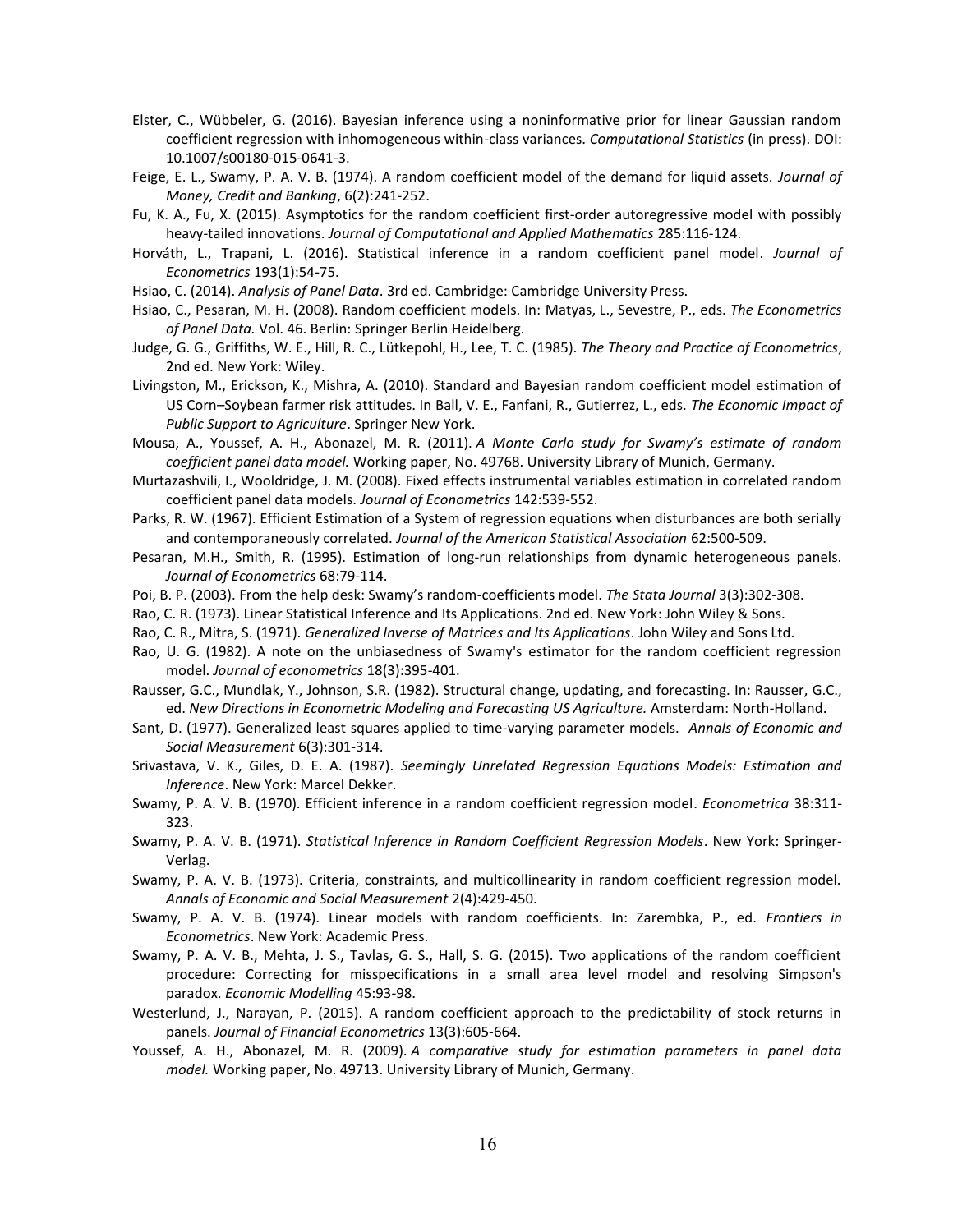- Youssef, A. H., Abonazel, M. R. (2015). Alternative GMM estimators for first-order autoregressive panel model: an improving efficiency approach. *Communications in Statistics-Simulation and Computation* (in press). DOI: 10.1080/03610918.2015.1073307.
- Youssef, A. H., El-sheikh, A. A., Abonazel, M. R. (2014a). Improving the efficiency of GMM estimators for dynamic panel models. *Far East Journal of Theoretical Statistics* 47:171–189.
- Youssef, A. H., El-sheikh, A. A., Abonazel, M. R. (2014b). New GMM estimators for dynamic panel data models. *International Journal of Innovative Research in Science, Engineering and Technology* 3:16414–16425.
- Zellner, A. (1962). An efficient method of estimating seemingly unrelated regressions and tests of aggregation bias. *Journal of the American Statistical Association* 57:348-368.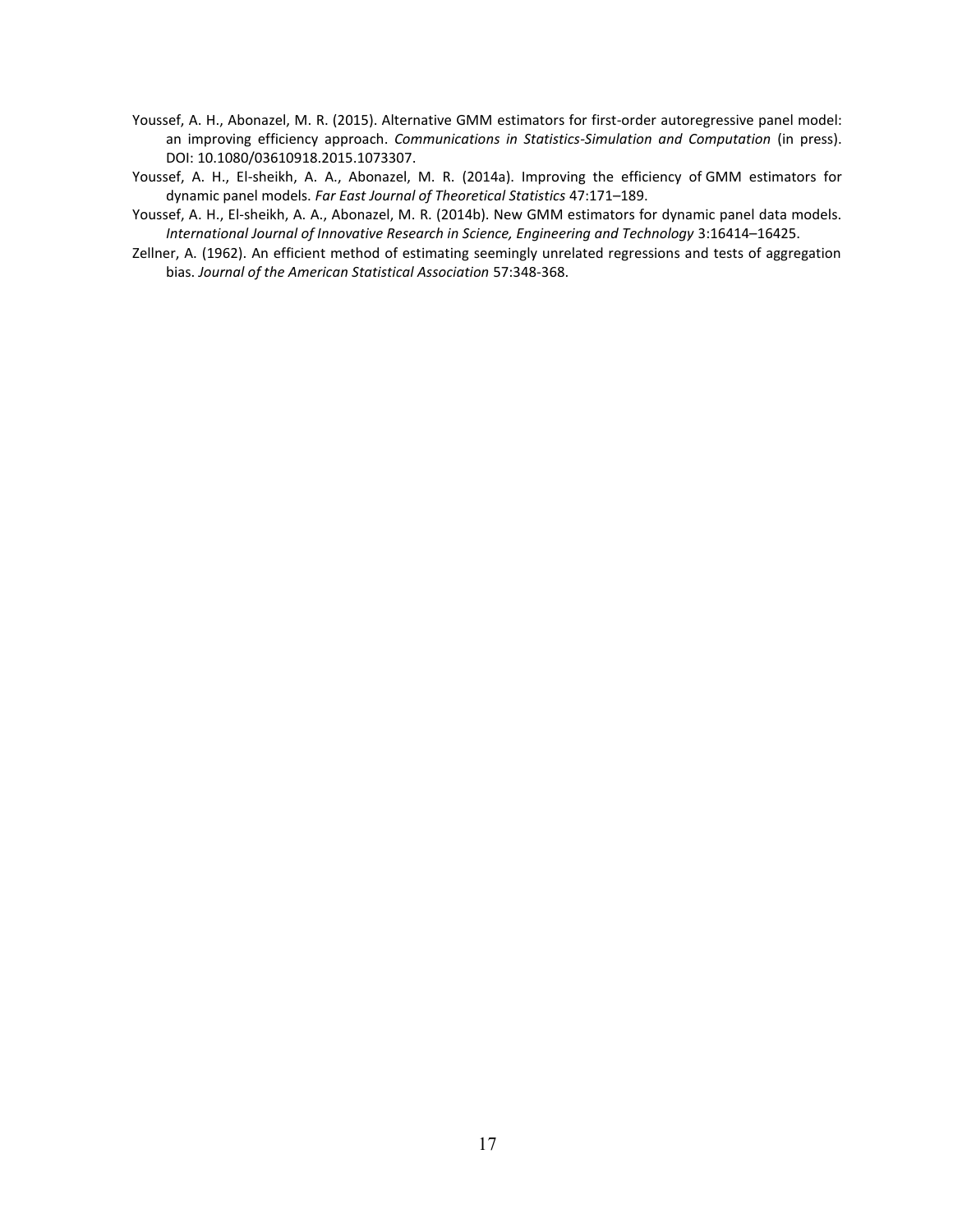| $(\sigma_{\varepsilon_{ij}}, \rho)$ |        | (0, 0)  |          |          | $\mathfrak{c}_u$ | (0.75, 0.55) |          |          |        |         | (0.95, 0.85) |          |
|-------------------------------------|--------|---------|----------|----------|------------------|--------------|----------|----------|--------|---------|--------------|----------|
| (N, T)                              | (5, 8) | (5, 12) | (10, 15) | (10, 20) | (5, 8)           | (5, 12)      | (10, 15) | (10, 20) | (5, 8) | (5, 12) | (10, 15)     | (10, 20) |
| $\psi_k^2=0$                        |        |         |          |          |                  |              |          |          |        |         |              |          |
| CP1                                 | 2.579  | 1.812   | 0.965    | 0.765    | 2.970            | 1.764        | 1.071    | 0.893    | 5.016  | 2.881   | 1.473        | 1.337    |
| CP <sub>2</sub>                     | 2.739  | 1.819   | 0.950    | 0.746    | 3.087            | 1.773        | 1.052    | 0.882    | 5.483  | 2.875   | 1.493        | 1.324    |
| CP <sub>3</sub>                     | 2.875  | 1.795   | 0.904    | 0.657    | 3.235            | 1.723        | 0.955    | 0.785    | 5.796  | 2.756   | 1.344        | 1.144    |
| MG                                  | 2.793  | 1.912   | 1.068    | 0.813    | 2.925            | 1.917        | 1.165    | 0.960    | 5.337  | 2.935   | 1.594        | 1.267    |
| <b>GMG</b>                          | 2.055  | 1.479   | 0.904    | 0.701    | 2.207            | 1.218        | 0.846    | 0.684    | 3.441  | 1.531   | 0.785        | 0.613    |
| <b>RCR</b>                          | 14.467 | 3.074   | 2.333    | 2.127    | 13.457           | 5.275        | 4.653    | 4.487    | 12.508 | 21.747  | 9.985        | 7.719    |
| <b>GRCR</b>                         | 2.394  | 1.728   | 0.839    | 0.672    | 2.527            | 1.623        | 0.812    | 0.714    | 4.165  | 2.255   | 0.992        | 0.810    |
| $\psi_k^2 = 5$                      |        |         |          |          |                  |              |          |          |        |         |              |          |
| CP1                                 | 4.849  | 4.387   | 2.598    | 3.415    | 5.235            | 4.275        | 3.613    | 2.638    | 5.904  | 4.929   | 3.217        | 3.528    |
| CP <sub>2</sub>                     | 5.204  | 4.633   | 2.767    | 3.602    | 5.671            | 4.534        | 3.978    | 2.801    | 6.504  | 5.376   | 3.730        | 4.017    |
| CP <sub>3</sub>                     | 5.607  | 4.835   | 3.133    | 3.872    | 6.216            | 4.648        | 4.530    | 2.960    | 6.900  | 5.467   | 3.951        | 4.063    |
| MG                                  | 4.222  | 3.892   | 2.332    | 3.127    | 4.508            | 3.697        | 3.231    | 2.417    | 6.058  | 4.697   | 2.947        | 3.147    |
| <b>GMG</b>                          | 4.187  | 3.886   | 2.330    | 3.127    | 4.524            | 3.629        | 3.203    | 2.388    | 5.432  | 4.518   | 2.836        | 3.074    |
| <b>RCR</b>                          | 16.589 | 4.543   | 2.306    | 3.126    | 9.822            | 5.695        | 3.227    | 2.489    | 15.662 | 12.161  | 4.955        | 4.513    |
| <b>GRCR</b>                         | 4.007  | 3.869   | 2.227    | 3.095    | 4.287            | 3.546        | 3.126    | 2.330    | 5.042  | 4.323   | 2.675        | 3.009    |
| $\psi_k^2 = 25$                     |        |         |          |          |                  |              |          |          |        |         |              |          |
| CP1                                 | 11.791 | 10.687  | 8.097    | 6.234    | 9.382            | 8.687        | 9.483    | 6.166    | 10.457 | 7.060   | 7.520        | 6.983    |
| CP <sub>2</sub>                     | 13.194 | 11.391  | 8.719    | 6.583    | 10.605           | 9.250        | 10.443   | 6.621    | 11.714 | 7.942   | 9.039        | 8.115    |
| CP3                                 | 14.553 | 12.095  | 10.108   | 7.155    | 11.417           | 9.591        | 11.928   | 7.098    | 12.595 | 8.199   | 9.714        | 8.220    |
| MG                                  | 9.483  | 9.145   | 6.812    | 5.736    | 7.836            | 7.185        | 7.993    | 5.568    | 9.170  | 6.431   | 6.711        | 6.208    |
| <b>GMG</b>                          | 9.469  | 9.143   | 6.812    | 5.736    | 7.850            | 7.143        | 7.980    | 5.556    | 8.935  | 6.278   | 6.665        | 6.172    |
| <b>RCR</b>                          | 9.797  | 9.863   | 6.810    | 5.735    | 70.360           | 10.059       | 8.042    | 5.568    | 11.511 | 20.520  | 6.725        | 6.235    |
| <b>GRCR</b>                         | 9.329  | 9.107   | 6.781    | 5.718    | 7.726            | 7.107        | 7.946    | 5.533    | 8.353  | 6.155   | 6.612        | 6.142    |

Table 1: TSE for various estimators when  $\sqrt{\sigma_{\epsilon_{ll}}}$  = 5 and  $N < T$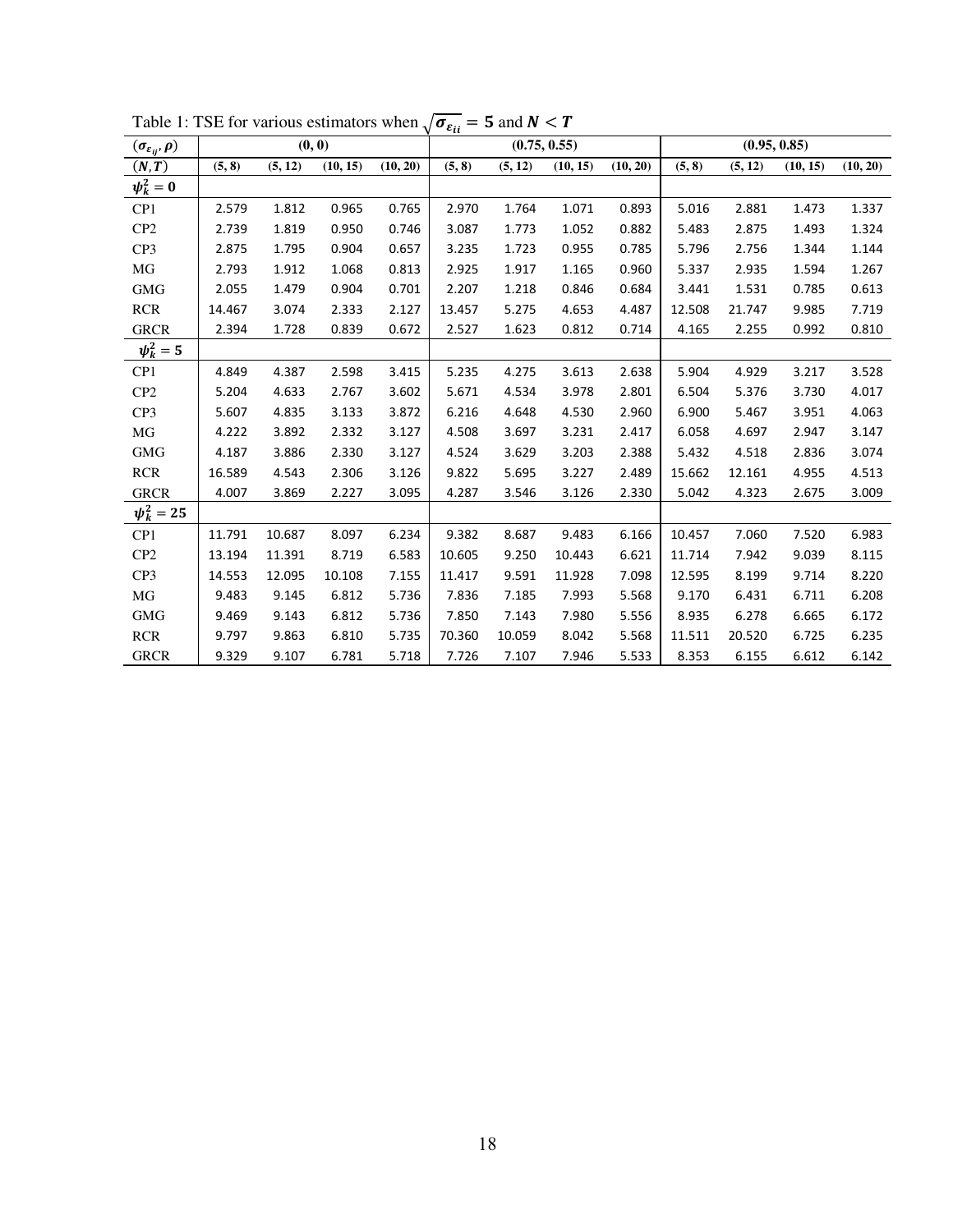| $(\sigma_{\varepsilon_{ij}}, \rho)$ |        | (0, 0)   |          |          | ∽ c <sub>ii</sub> | (0.75, 0.55) |          |          |        | (0.95, 0.85)<br>(5, 5)<br>(15, 15)<br>(10, 10)<br>10.411<br>2.371<br>1.314<br>1.325<br>14.354<br>2.549<br>16.655<br>3.202<br>1.501<br>2.612<br>10.010<br>1.318<br>6.880<br>1.402<br>0.747<br>14.884<br>14.094<br>10.858 |        |          |
|-------------------------------------|--------|----------|----------|----------|-------------------|--------------|----------|----------|--------|-------------------------------------------------------------------------------------------------------------------------------------------------------------------------------------------------------------------------|--------|----------|
| (N, T)                              | (5, 5) | (10, 10) | (15, 15) | (20, 20) | (5, 5)            | (10, 10)     | (15, 15) | (20, 20) |        |                                                                                                                                                                                                                         |        | (20, 20) |
| $\psi_k^2=0$                        |        |          |          |          |                   |              |          |          |        |                                                                                                                                                                                                                         |        |          |
| CP <sub>1</sub>                     | 4.015  | 1.398    | 0.704    | 0.496    | 10.555            | 1.385        | 0.810    | 0.580    |        |                                                                                                                                                                                                                         |        | 0.907    |
| CP <sub>2</sub>                     | 5.107  | 1.451    | 0.682    | 0.478    | 13.245            | 1.434        | 0.802    | 0.569    |        |                                                                                                                                                                                                                         |        | 0.892    |
| CP <sub>3</sub>                     | 6.626  | 2.038    | 0.858    | 0.548    | 14.811            | 1.888        | 0.989    | 0.608    |        |                                                                                                                                                                                                                         |        | 0.830    |
| MG                                  | 4.078  | 1.573    | 0.791    | 0.551    | 9.155             | 1.605        | 0.907    | 0.632    |        |                                                                                                                                                                                                                         |        | 0.896    |
| <b>GMG</b>                          | 2.848  | 1.302    | 0.701    | 0.501    | 6.401             | 1.120        | 0.681    | 0.453    |        |                                                                                                                                                                                                                         |        | 0.455    |
| <b>RCR</b>                          | 5.362  | 2.368    | 1.203    | 1.554    | 9.809             | 7.191        | 3.232    | 2.256    |        |                                                                                                                                                                                                                         |        | 18.453   |
| <b>GRCR</b>                         | 3.376  | 1.152    | 0.541    | 0.330    | 8.166             | 1.045        | 0.549    | 0.335    | 8.778  | 1.600                                                                                                                                                                                                                   | 0.735  | 0.402    |
| $\psi_k^2 = 5$                      |        |          |          |          |                   |              |          |          |        |                                                                                                                                                                                                                         |        |          |
| CP <sub>1</sub>                     | 5.789  | 3.435    | 2.077    | 2.039    | 9.953             | 3.464        | 2.370    | 2.252    | 10.443 | 3.261                                                                                                                                                                                                                   | 2.842  | 2.419    |
| CP <sub>2</sub>                     | 7.578  | 3.879    | 2.248    | 2.165    | 12.696            | 3.972        | 2.641    | 2.452    | 14.440 | 3.722                                                                                                                                                                                                                   | 3.362  | 2.829    |
| CP <sub>3</sub>                     | 10.048 | 6.187    | 3.930    | 3.971    | 14.156            | 6.277        | 4.454    | 4.423    | 16.836 | 5.301                                                                                                                                                                                                                   | 5.285  | 4.622    |
| MG                                  | 5.203  | 3.054    | 1.915    | 1.869    | 8.545             | 3.118        | 2.148    | 2.073    | 10.005 | 3.216                                                                                                                                                                                                                   | 2.558  | 2.176    |
| <b>GMG</b>                          | 4.948  | 3.051    | 1.914    | 1.869    | 7.302             | 3.070        | 2.129    | 2.052    | 7.742  | 3.080                                                                                                                                                                                                                   | 2.510  | 2.117    |
| <b>RCR</b>                          | 7.719  | 3.101    | 1.897    | 1.865    | 10.074            | 3.710        | 2.137    | 2.067    | 15.432 | 7.726                                                                                                                                                                                                                   | 3.317  | 2.217    |
| <b>GRCR</b>                         | 4.762  | 2.823    | 1.809    | 1.812    | 7.761             | 2.876        | 2.023    | 1.999    | 11.464 | 2.551                                                                                                                                                                                                                   | 2.332  | 2.027    |
| $\psi_k^2 = 25$                     |        |          |          |          |                   |              |          |          |        |                                                                                                                                                                                                                         |        |          |
| CP1                                 | 12.123 | 7.455    | 5.439    | 5.141    | 11.900            | 7.637        | 6.373    | 4.987    | 13.839 | 6.262                                                                                                                                                                                                                   | 5.750  | 4.680    |
| CP <sub>2</sub>                     | 16.067 | 8.605    | 5.958    | 5.477    | 15.172            | 8.912        | 7.183    | 5.448    | 19.262 | 7.604                                                                                                                                                                                                                   | 6.980  | 5.596    |
| CP <sub>3</sub>                     | 21.362 | 14.099   | 10.719   | 10.258   | 16.722            | 14.102       | 12.534   | 9.985    | 22.554 | 11.238                                                                                                                                                                                                                  | 11.359 | 9.333    |
| $\rm MG$                            | 9.441  | 6.325    | 4.876    | 4.639    | 9.652             | 6.465        | 5.599    | 4.530    | 11.947 | 5.229                                                                                                                                                                                                                   | 4.994  | 4.197    |
| <b>GMG</b>                          | 9.357  | 6.323    | 4.876    | 4.639    | 9.348             | 6.441        | 5.591    | 4.521    | 11.803 | 5.141                                                                                                                                                                                                                   | 4.962  | 4.166    |
| RCR                                 | 11.912 | 6.297    | 4.875    | 4.639    | 10.657            | 6.450        | 5.599    | 4.528    | 26.889 | 6.663                                                                                                                                                                                                                   | 5.019  | 4.214    |
| <b>GRCR</b>                         | 9.041  | 6.218    | 4.837    | 4.617    | 8.910             | 6.359        | 5.553    | 4.497    | 11.524 | 4.800                                                                                                                                                                                                                   | 4.867  | 4.123    |

Table 2: TSE for various estimators when  $\sqrt{\sigma_{\epsilon_{ii}}}$  = 5 and  $N = T$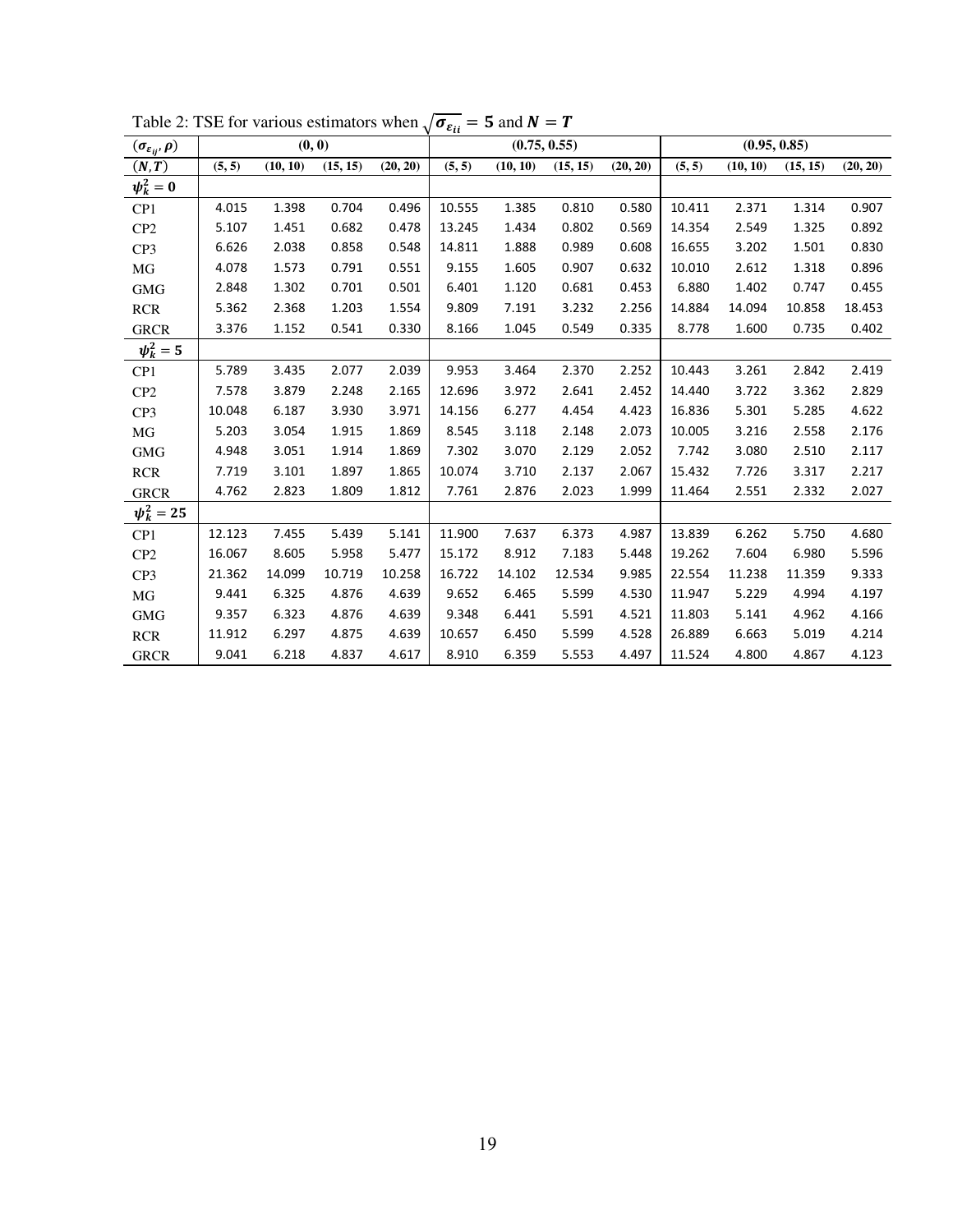| $(\sigma_{\varepsilon_{ij}}, \rho)$ |        |         | (0, 0)   |          | cu     |         | (0.75, 0.55) |          |        |         | (0.95, 0.85) |          |
|-------------------------------------|--------|---------|----------|----------|--------|---------|--------------|----------|--------|---------|--------------|----------|
| (N, T)                              | (8, 5) | (12, 5) | (15, 10) | (20, 10) | (8, 5) | (12, 5) | (15, 10)     | (20, 10) | (8, 5) | (12, 5) | (15, 10)     | (20, 10) |
| $\psi_k^2=0$                        |        |         |          |          |        |         |              |          |        |         |              |          |
| CP1                                 | 8.059  | 5.011   | 0.915    | 1.286    | 5.775  | 8.819   | 1.215        | 1.020    | 10.427 | 9.936   | 2.104        | 1.597    |
| CP2                                 | 12.611 | 9.223   | 0.914    | 1.474    | 8.959  | 15.237  | 1.272        | 1.106    | 15.700 | 18.193  | 2.455        | 1.789    |
| CP3                                 | 12.098 | 8.479   | 1.037    | 1.790    | 8.614  | 14.618  | 1.472        | 1.472    | 18.234 | 17.588  | 2.734        | 2.279    |
| MG                                  | 7.346  | 4.968   | 1.048    | 1.497    | 5.346  | 7.303   | 1.386        | 1.228    | 10.191 | 9.075   | 2.266        | 1.875    |
| <b>GMG</b>                          | 5.085  | 3.780   | 0.912    | 1.161    | 4.694  | 4.072   | 1.019        | 0.944    | 5.637  | 8.109   | 1.636        | 1.100    |
| <b>RCR</b>                          | 7.583  | 6.827   | 1.963    | 3.424    | 21.049 | 7.390   | 3.765        | 7.005    | 16.782 | 42.044  | 12.592       | 10.106   |
| <b>GRCR</b>                         | 6.269  | 3.781   | 0.594    | 0.984    | 4.661  | 5.896   | 0.780        | 0.673    | 7.861  | 7.448   | 1.469        | 0.937    |
| $\psi_k^2 = 5$                      |        |         |          |          |        |         |              |          |        |         |              |          |
| CP1                                 | 7.211  | 4.939   | 2.659    | 2.498    | 6.885  | 6.820   | 2.132        | 2.285    | 9.652  | 9.851   | 2.663        | 2.811    |
| CP <sub>2</sub>                     | 11.436 | 9.220   | 3.138    | 2.956    | 10.504 | 12.145  | 2.475        | 2.735    | 14.789 | 18.384  | 3.233        | 3.642    |
| CP3                                 | 10.724 | 8.292   | 3.822    | 3.592    | 10.083 | 11.084  | 3.014        | 3.324    | 17.059 | 17.539  | 3.642        | 4.099    |
| MG                                  | 6.429  | 4.963   | 2.360    | 2.346    | 6.065  | 5.477   | 2.001        | 2.107    | 9.610  | 9.036   | 2.658        | 2.698    |
| <b>GMG</b>                          | 6.011  | 4.623   | 2.359    | 2.343    | 6.043  | 5.124   | 1.969        | 2.082    | 6.398  | 8.538   | 2.712        | 2.614    |
| <b>RCR</b>                          | 7.966  | 7.216   | 2.363    | 2.801    | 9.943  | 10.356  | 3.427        | 69.747   | 19.301 | 35.246  | 6.077        | 5.216    |
| <b>GRCR</b>                         | 5.929  | 3.838   | 2.173    | 1.938    | 5.356  | 4.909   | 1.602        | 1.797    | 7.570  | 7.515   | 1.997        | 2.122    |
| $\psi_k^2 = 25$                     |        |         |          |          |        |         |              |          |        |         |              |          |
| CP1                                 | 8.409  | 7.200   | 5.316    | 5.907    | 10.697 | 9.053   | 4.732        | 5.113    | 10.190 | 11.609  | 5.723        | 5.620    |
| CP <sub>2</sub>                     | 13.196 | 13.419  | 6.278    | 7.128    | 16.445 | 16.848  | 5.724        | 6.255    | 15.927 | 21.264  | 7.436        | 7.688    |
| CP3                                 | 12.464 | 12.334  | 7.654    | 8.452    | 16.636 | 14.188  | 6.895        | 7.413    | 17.419 | 20.728  | 8.426        | 8.309    |
| MG                                  | 7.703  | 6.546   | 4.555    | 4.956    | 8.304  | 7.363   | 4.022        | 4.418    | 10.221 | 10.246  | 4.907        | 4.849    |
| <b>GMG</b>                          | 7.762  | 6.554   | 4.554    | 4.954    | 8.312  | 7.512   | 4.007        | 4.407    | 9.875  | 10.139  | 4.946        | 4.804    |
| <b>RCR</b>                          | 11.761 | 7.170   | 4.547    | 4.882    | 28.804 | 8.898   | 4.002        | 4.399    | 14.425 | 14.960  | 4.997        | 4.805    |
| <b>GRCR</b>                         | 6.661  | 5.629   | 4.462    | 4.782    | 7.712  | 7.055   | 3.846        | 4.286    | 8.354  | 8.680   | 4.554        | 4.557    |

Table 3: TSE for various estimators when  $\sqrt{\sigma_{\epsilon_{ll}}}$  = 5 and  $N > T$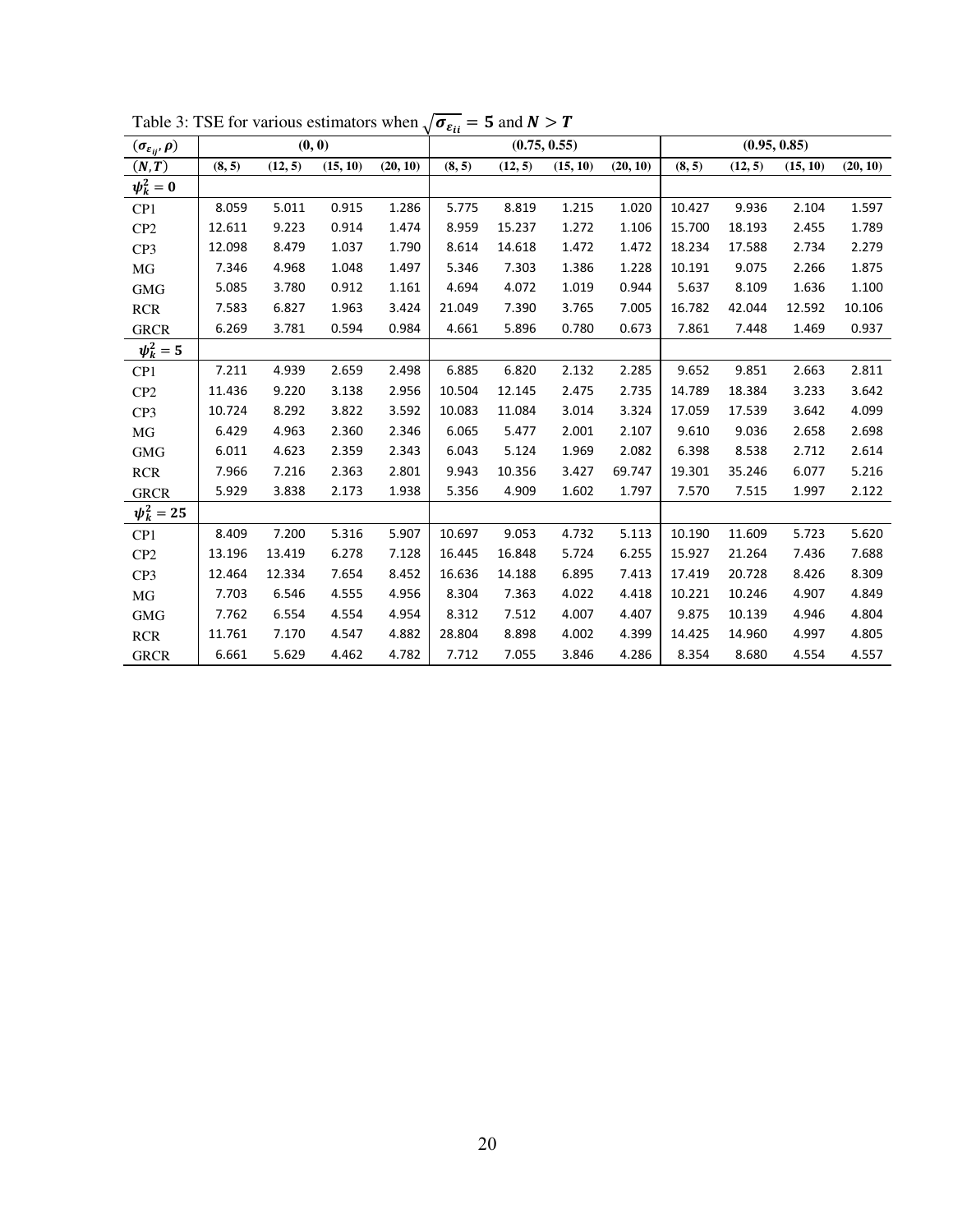| $(\sigma_{\varepsilon_{ij}}, \rho)$ |        | (0, 0)  |          |          | ~u     | (0.75, 0.55) |          |          |        | (0.95, 0.85) |          |          |
|-------------------------------------|--------|---------|----------|----------|--------|--------------|----------|----------|--------|--------------|----------|----------|
| (N, T)                              | (5, 8) | (5, 12) | (10, 15) | (10, 20) | (5, 8) | (5, 12)      | (10, 15) | (10, 20) | (5, 8) | (5, 12)      | (10, 15) | (10, 20) |
| $\psi_k^2=0$                        |        |         |          |          |        |              |          |          |        |              |          |          |
| CP1                                 | 4.700  | 2.869   | 1.578    | 1.344    | 6.294  | 2.990        | 1.827    | 1.522    | 9.733  | 4.994        | 2.793    | 2.177    |
| CP <sub>2</sub>                     | 4.854  | 2.876   | 1.564    | 1.316    | 6.823  | 3.020        | 1.805    | 1.502    | 10.431 | 5.022        | 2.758    | 2.167    |
| CP3                                 | 5.109  | 2.822   | 1.505    | 1.178    | 7.166  | 2.941        | 1.667    | 1.339    | 10.790 | 4.959        | 2.460    | 1.880    |
| MG                                  | 4.823  | 3.074   | 1.747    | 1.466    | 6.259  | 3.127        | 1.979    | 1.663    | 9.745  | 5.422        | 2.946    | 2.049    |
| <b>GMG</b>                          | 3.652  | 2.410   | 1.480    | 1.258    | 4.985  | 2.204        | 1.474    | 1.118    | 4.269  | 2.336        | 1.436    | 1.041    |
| <b>RCR</b>                          | 7.652  | 10.706  | 2.723    | 8.070    | 16.169 | 5.969        | 8.925    | 5.743    | 11.531 | 15.708       | 13.279   | 38.349   |
| <b>GRCR</b>                         | 4.324  | 2.725   | 1.389    | 1.191    | 5.674  | 2.717        | 1.502    | 1.202    | 7.352  | 3.872        | 1.801    | 1.320    |
| $\psi_k^2 = 5$                      |        |         |          |          |        |              |          |          |        |              |          |          |
| CP1                                 | 6.069  | 4.812   | 3.119    | 3.565    | 6.382  | 3.283        | 4.274    | 4.306    | 8.993  | 4.950        | 3.200    | 3.396    |
| CP <sub>2</sub>                     | 6.311  | 4.969   | 3.279    | 3.720    | 6.996  | 3.349        | 4.619    | 4.615    | 9.682  | 5.095        | 3.271    | 3.745    |
| CP <sub>3</sub>                     | 6.704  | 5.101   | 3.651    | 3.948    | 7.415  | 3.290        | 5.165    | 4.883    | 9.905  | 5.076        | 3.151    | 3.664    |
| MG                                  | 5.598  | 4.489   | 2.874    | 3.274    | 6.331  | 3.337        | 3.836    | 3.998    | 9.174  | 5.334        | 3.286    | 3.147    |
| <b>GMG</b>                          | 5.461  | 4.462   | 2.871    | 3.273    | 5.948  | 3.027        | 3.787    | 3.919    | 5.693  | 4.178        | 2.852    | 2.948    |
| <b>RCR</b>                          | 11.318 | 6.401   | 3.760    | 3.452    | 10.609 | 13.571       | 4.511    | 4.017    | 16.977 | 31.590       | 19.676   | 10.222   |
| <b>GRCR</b>                         | 5.476  | 4.308   | 2.659    | 3.143    | 5.996  | 3.116        | 3.581    | 3.829    | 7.382  | 4.398        | 2.430    | 2.770    |
| $\psi_k^2 = 25$                     |        |         |          |          |        |              |          |          |        |              |          |          |
| CP <sub>1</sub>                     | 11.783 | 10.693  | 8.316    | 7.119    | 13.570 | 8.748        | 7.442    | 7.734    | 8.176  | 14.887       | 7.895    | 6.279    |
| CP <sub>2</sub>                     | 12.614 | 11.288  | 8.920    | 7.496    | 14.942 | 9.425        | 8.219    | 8.342    | 9.083  | 16.391       | 9.390    | 7.273    |
| CP3                                 | 13.791 | 11.705  | 10.160   | 8.070    | 15.989 | 9.956        | 9.417    | 9.007    | 9.310  | 16.943       | 10.113   | 7.413    |
| MG                                  | 9.398  | 9.171   | 7.055    | 6.387    | 11.139 | 7.758        | 6.555    | 6.899    | 8.718  | 12.302       | 7.244    | 5.824    |
| <b>GMG</b>                          | 9.395  | 9.156   | 7.054    | 6.386    | 11.228 | 7.717        | 6.520    | 6.852    | 6.889  | 11.999       | 7.085    | 5.711    |
| <b>RCR</b>                          | 12.364 | 10.120  | 7.048    | 6.382    | 474.87 | 12.815       | 6.559    | 6.889    | 88.890 | 18.314       | 7.466    | 8.117    |
| <b>GRCR</b>                         | 9.239  | 9.030   | 6.973    | 6.331    | 10.788 | 7.600        | 6.411    | 6.802    | 7.734  | 12.024       | 6.904    | 5.628    |

Table 4: TSE for various estimators when  $\sqrt{\sigma_{\epsilon_{ii}}}$  = 15 and  $N < T$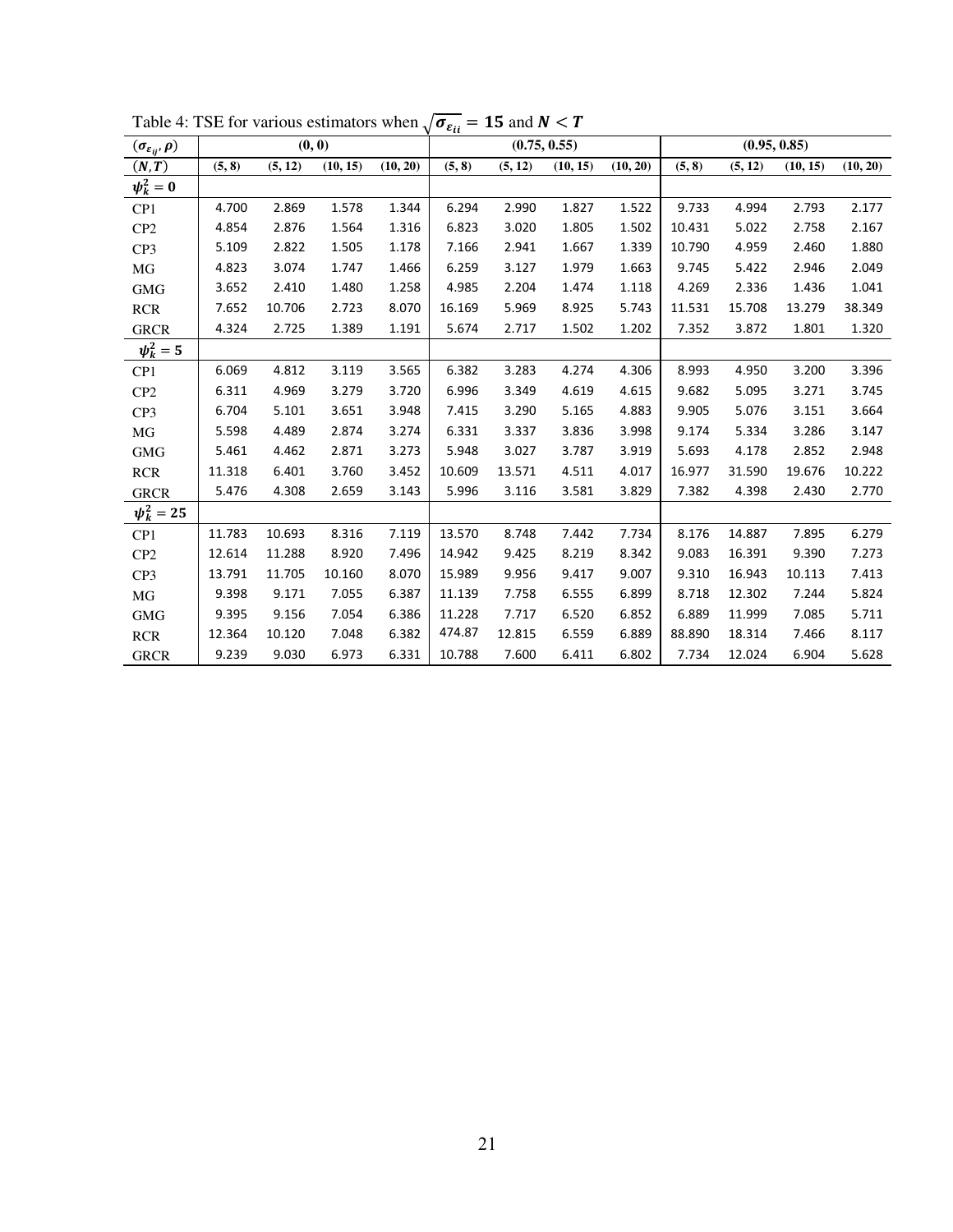| $(\sigma_{\varepsilon_{ij}}, \rho)$ |        | (0, 0)   |          |          | $\mathbf{u}$ | (0.75, 0.55) |          |          |        | (0.95, 0.85) |          |          |
|-------------------------------------|--------|----------|----------|----------|--------------|--------------|----------|----------|--------|--------------|----------|----------|
| (N, T)                              | (5, 5) | (10, 10) | (15, 15) | (20, 20) | (5, 5)       | (10, 10)     | (15, 15) | (20, 20) | (5, 5) | (10, 10)     | (15, 15) | (20, 20) |
| $\psi_k^2=0$                        |        |          |          |          |              |              |          |          |        |              |          |          |
| CP1                                 | 25.198 | 2.054    | 1.214    | 0.882    | 12.304       | 2.575        | 1.408    | 1.033    | 22.924 | 3.645        | 2.181    | 1.554    |
| CP <sub>2</sub>                     | 31.269 | 2.081    | 1.172    | 0.852    | 15.469       | 2.659        | 1.385    | 1.014    | 29.981 | 3.913        | 2.216    | 1.551    |
| CP3                                 | 41.189 | 2.802    | 1.463    | 0.992    | 16.359       | 3.599        | 1.701    | 1.150    | 55.404 | 4.976        | 2.490    | 1.454    |
| MG                                  | 20.301 | 2.302    | 1.336    | 0.966    | 10.396       | 2.818        | 1.526    | 1.129    | 21.736 | 4.045        | 2.296    | 1.584    |
| <b>GMG</b>                          | 12.441 | 1.946    | 1.184    | 0.872    | 8.180        | 2.118        | 1.198    | 0.849    | 13.756 | 2.422        | 1.149    | 0.785    |
| <b>RCR</b>                          | 21.118 | 4.029    | 2.303    | 1.519    | 35.396       | 7.438        | 35.939   | 4.282    | 23.866 | 14.154       | 12.892   | 8.994    |
| <b>GRCR</b>                         | 18.106 | 1.687    | 0.876    | 0.592    | 9.674        | 1.950        | 0.949    | 0.618    | 18.606 | 2.711        | 1.203    | 0.702    |
| $\psi_k^2 = 5$                      |        |          |          |          |              |              |          |          |        |              |          |          |
| CP1                                 | 24.857 | 3.789    | 2.731    | 2.660    | 12.342       | 3.594        | 2.648    | 2.424    | 21.516 | 3.445        | 2.948    | 2.504    |
| CP <sub>2</sub>                     | 30.642 | 4.151    | 2.931    | 2.814    | 15.877       | 3.930        | 2.878    | 2.601    | 28.305 | 3.605        | 3.288    | 2.821    |
| CP <sub>3</sub>                     | 40.026 | 6.472    | 5.114    | 5.173    | 16.719       | 5.935        | 4.771    | 4.447    | 49.204 | 4.579        | 4.572    | 4.208    |
| MG                                  | 19.204 | 3.492    | 2.541    | 2.458    | 10.361       | 3.527        | 2.486    | 2.228    | 20.526 | 3.896        | 2.880    | 2.351    |
| <b>GMG</b>                          | 13.204 | 3.487    | 2.540    | 2.457    | 9.071        | 3.469        | 2.451    | 2.185    | 14.664 | 3.427        | 2.638    | 2.166    |
| <b>RCR</b>                          | 24.814 | 5.061    | 2.509    | 2.445    | 18.642       | 8.365        | 2.945    | 2.243    | 24.831 | 19.997       | 18.780   | 4.708    |
| <b>GRCR</b>                         | 17.694 | 3.031    | 2.305    | 2.323    | 9.887        | 2.903        | 2.136    | 2.012    | 17.352 | 2.669        | 2.198    | 1.895    |
| $\psi_k^2 = 25$                     |        |          |          |          |              |              |          |          |        |              |          |          |
| CP1                                 | 22.111 | 8.161    | 6.346    | 4.752    | 15.841       | 8.101        | 7.383    | 5.726    | 20.627 | 7.499        | 6.586    | 4.702    |
| CP <sub>2</sub>                     | 28.169 | 9.273    | 6.914    | 5.056    | 20.204       | 9.567        | 8.273    | 6.237    | 27.543 | 9.081        | 7.973    | 5.573    |
| CP3                                 | 37.528 | 14.875   | 12.451   | 9.510    | 21.343       | 15.129       | 14.478   | 11.181   | 51.439 | 13.459       | 12.643   | 9.041    |
| MG                                  | 16.156 | 6.873    | 5.690    | 4.300    | 12.892       | 7.112        | 6.385    | 5.011    | 19.940 | 6.696        | 5.842    | 4.253    |
| <b>GMG</b>                          | 15.764 | 6.872    | 5.690    | 4.299    | 13.272       | 7.084        | 6.372    | 4.992    | 18.283 | 6.546        | 5.727    | 4.150    |
| <b>RCR</b>                          | 24.433 | 6.837    | 5.687    | 4.297    | 27.430       | 7.613        | 6.392    | 5.016    | 29.796 | 31.041       | 5.860    | 4.287    |
| <b>GRCR</b>                         | 16.830 | 6.674    | 5.596    | 4.225    | 12.785       | 6.805        | 6.269    | 4.919    | 18.204 | 5.921        | 5.536    | 4.020    |

Table 5: TSE for various estimators when  $\sqrt{\sigma_{\varepsilon_{ii}}}$  = 15 and  $N = T$